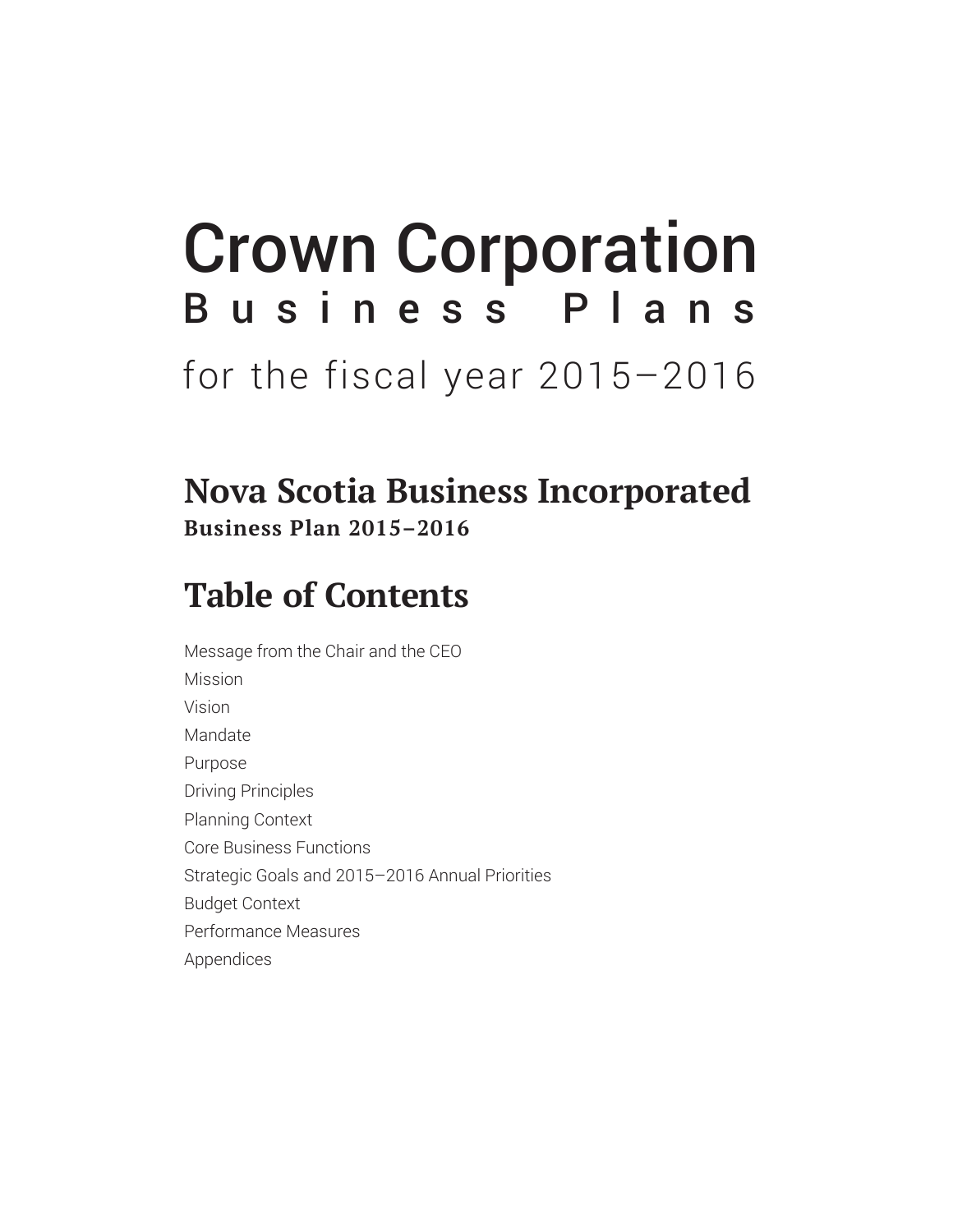### **Message from the Chair and the CEO**

Nova Scotia Business Inc., a Nova Scotia Crown Corporation, led by a private sector board, is the lead business development agency for the Province of Nova Scotia. In order to strengthen and grow the Nova Scotia economy, Nova Scotia Business Inc.'s primary efforts are focused in two key areas: attracting global investment to Nova Scotia to create new jobs and supporting Nova Scotia's businesses to grow and succeed in the global economy through business advisory services, skill development and training, financing, and support to access global markets.

For the Province of Nova Scotia, 2014 was a year of reflection, review, and looking toward the future. The Nova Scotia Commission on Building Our New Economy's historic report identified bold targets with respect to increasing exports, as well as exporters, by 50 per cent over the next 10 years. 2014 also saw the completion of independent reviews of provincial economic development assistance programs and structures, and as a result, Nova Scotia Business Inc. will welcome a new mandate and new delegated authority in 2015.

Nova Scotia Business Inc. acknowledges and embraces the critical role it must play in supporting the attainment of the Nova Scotia Commission on Building Our New Economy's goals in order to ensure a strong prosperous future for all Nova Scotians. As a result, Nova Scotia Business Inc.'s efforts over the next five years starting in 2015–2016 will focus on developing and implementing strategic action plans designed to achieve success in three key areas:

- 1. Increase the number of exporters and the value of Nova Scotia's exports by helping Nova Scotia businesses to become exporters for the first time or to expand and increase exports by targeting key strategic markets and promoting unique value-added products and services that are in demand around the world.
- 2. Attract and grow high-value investments from domestic, national, and international companies to expand Nova Scotia's opportunities in key targeted sectors such as financial services, information and communications technology, ocean technology, aerospace and defence, and creative industries, as well as secure job creating investments in targeted regions such as Nova Scotia's rural communities by bringing value-added, sustainable innovation to the traditional sectors of mining, forestry, agriculture, aquaculture, and fisheries.
- 3. Establish Nova Scotia as an international jurisdiction of choice in which to invest, work, and do business.

Nova Scotia Business Inc.'s programs and advisory services will continue to support and enhance the climate for private sector growth. Nova Scotia Business Inc. will work in partnership with Nova Scotia businesses new and old to create high-skilled, knowledge-based employment and innovative value-added products and services, both of which are integral to a strong, vibrant, and growing Nova Scotia economy.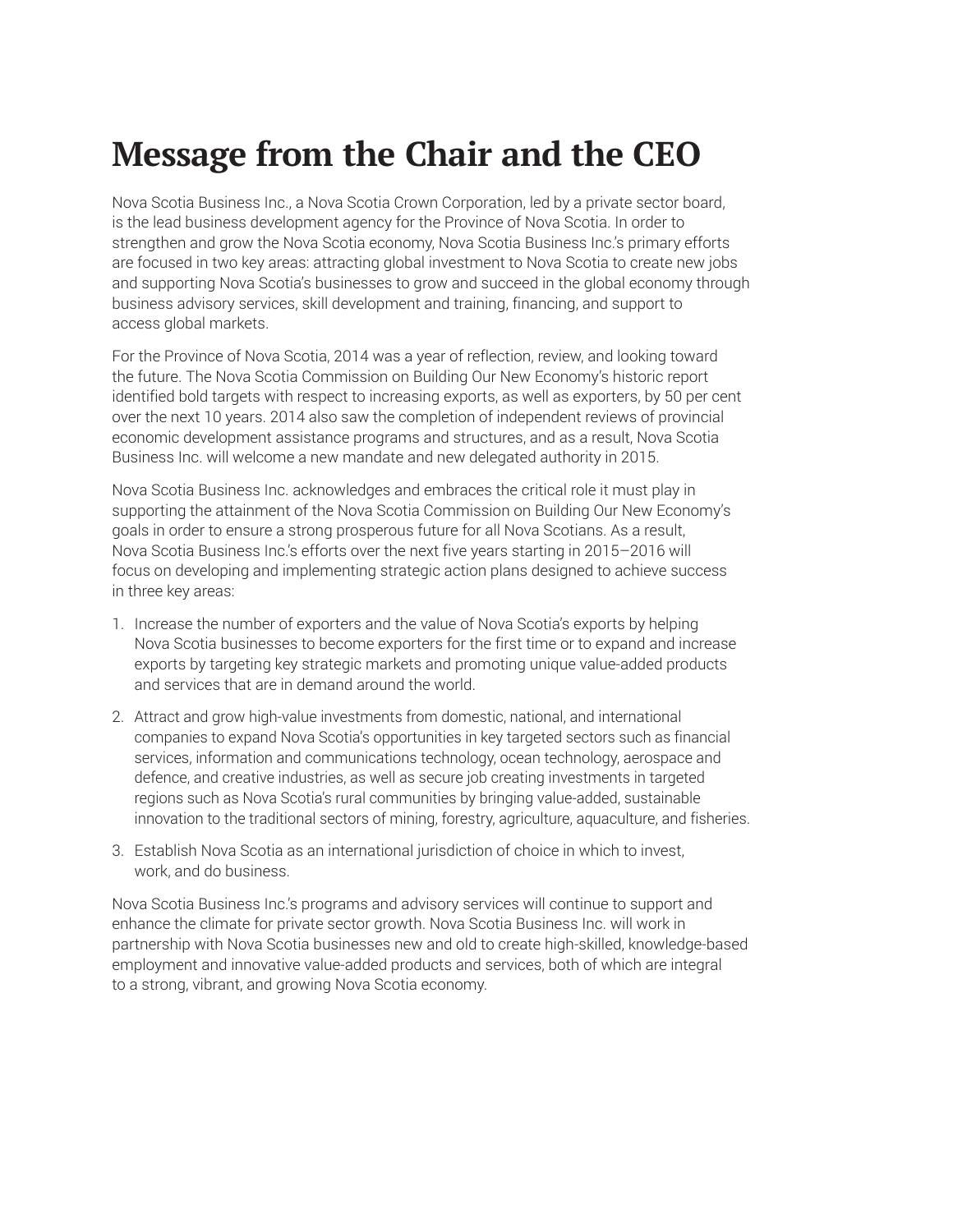In addition, new centralized trade operations at Nova Scotia Business Inc. will bring a focused and coordinated approach to both new and emerging sectors and opportunities as well as to Nova Scotia's traditional industries. The re-introduction of the business development advisors with regional responsibility will allow Nova Scotia Business Inc. to strengthen our proactive client-centred advisory and navigation services across the province and will allow Nova Scotia Business Inc. to redouble our efforts with a coordinated and strategic focus on job creation and economic development in both rural and urban communities across the province.

For Nova Scotia Business Inc., 2015–2016 will be a foundation-building year as we develop detailed evidence-based market and strategic plans and establish transparent outcomesfocused metrics in order to guide our activities and measure their impact. At Nova Scotia Business Inc., we will bring a targeted focus to our efforts, strengthen our partnerships, and drive measurable results as we continue to sell the world on doing business in Nova Scotia and to sell Nova Scotia businesses to the world. We look to the year ahead with refreshed motivation and emphasis and are excited about the role Nova Scotia Business Inc. will play in building Nova Scotia's future economic prosperity.

Sincerely,

Janice Stairs Chair of the Board, Nova Scotia Business Inc.

Laurel Broten President and CEO, Nova Scotia Business Inc.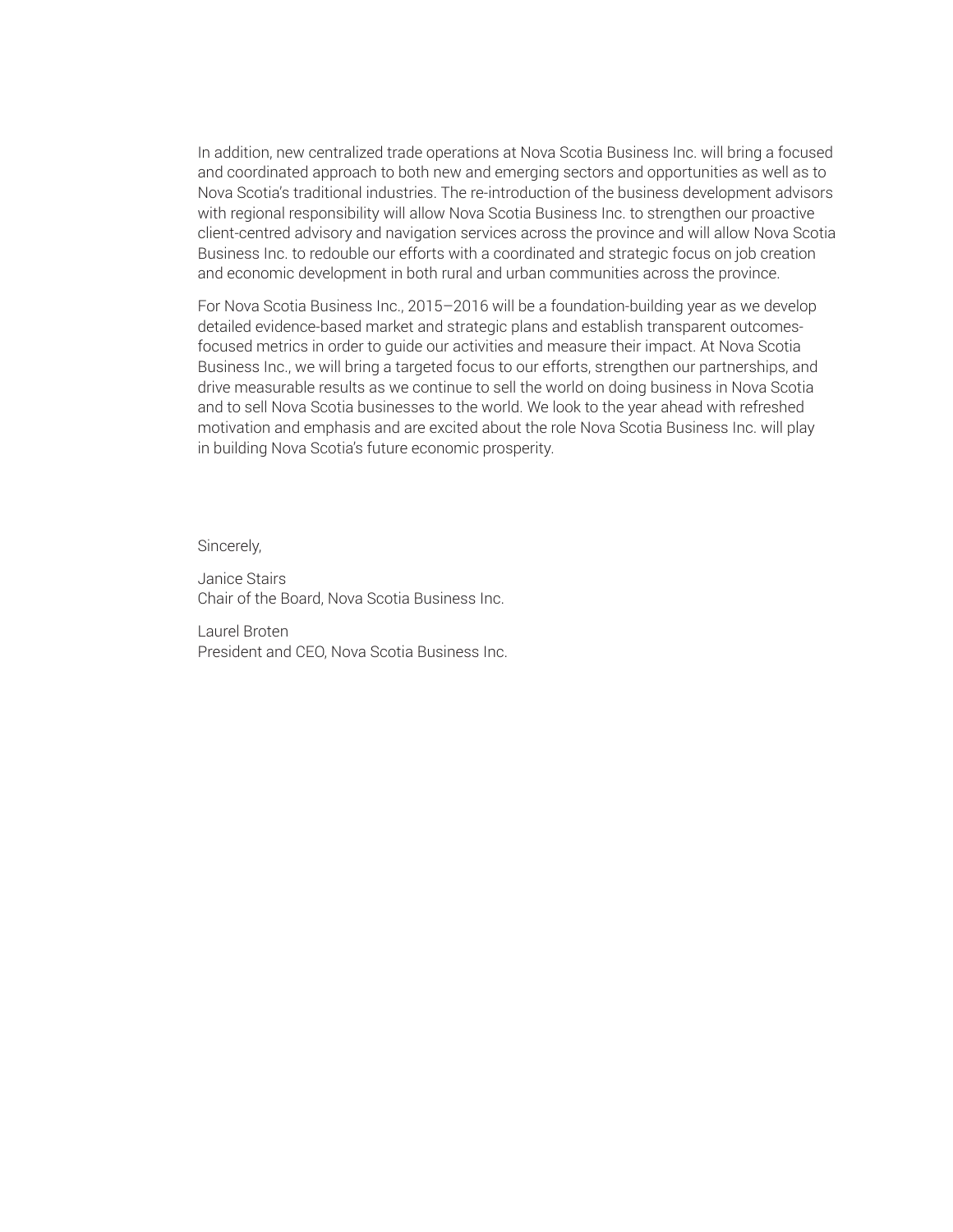### **Mission**

*Nova Scotia Business Inc. drives economic momentum in Nova Scotia through attracting and expanding investment and developing businesses in all communities to be more successful exporters.*

# **Vision**

A strong, thriving, and globally competitive Nova Scotia today and for generations to come.

### **Mandate**

Nova Scotia Business Inc. was created in 2001, by the Nova Scotia Business Incorporated Act, to be the lead business development agency for the Province of Nova Scotia. Led by a private sector board of directors, Nova Scotia Business Inc.'s goal is to be a key point of contact for businesses in all communities to help them grow and prosper in the province and beyond. Nova Scotia Business Inc.'s dual focus is to attract global investment to Nova Scotia to create new jobs and help Nova Scotia's businesses to grow and succeed in the global economy through business advisory services, skill development and training, financing, and support in accessing global markets.

The act requires Nova Scotia Business Inc. to fulfill the following:

The object of the corporation is to promote business development in the province by working directly with businesses to support economic growth through

- (a) business development, retention and expansion,
- (b) the establishment of new businesses in the province, and
- (c) trade operations to connect businesses in the province with new markets or new trade opportunities,

in accordance with strategic directions established by the Department and the strategic plan of the corporation. (2000, c. 30, s. 15)

### **Purpose**

Seize opportunity and create growth.

# **Driving Principles**

The development of Nova Scotia Business Inc.'s business plan has been guided by the following driving principles.

### **Think Exports First**

Nova Scotia Business Inc. is driven by the opportunities we see outside our borders. As the oneNS report reinforced, Nova Scotia must reach beyond its borders to achieve sustainable economic growth. We must export our goods and services to larger markets than our own, and we must attract investment from outside of our province. Economic growth through export expansion and the attraction of investment is the cornerstone of Nova Scotia Business Inc.'s mandate and forms the foundation for our business development efforts. Nova Scotia Business Inc. is committed to selling Nova Scotia's businesses to the world and selling the world on doing business in Nova Scotia.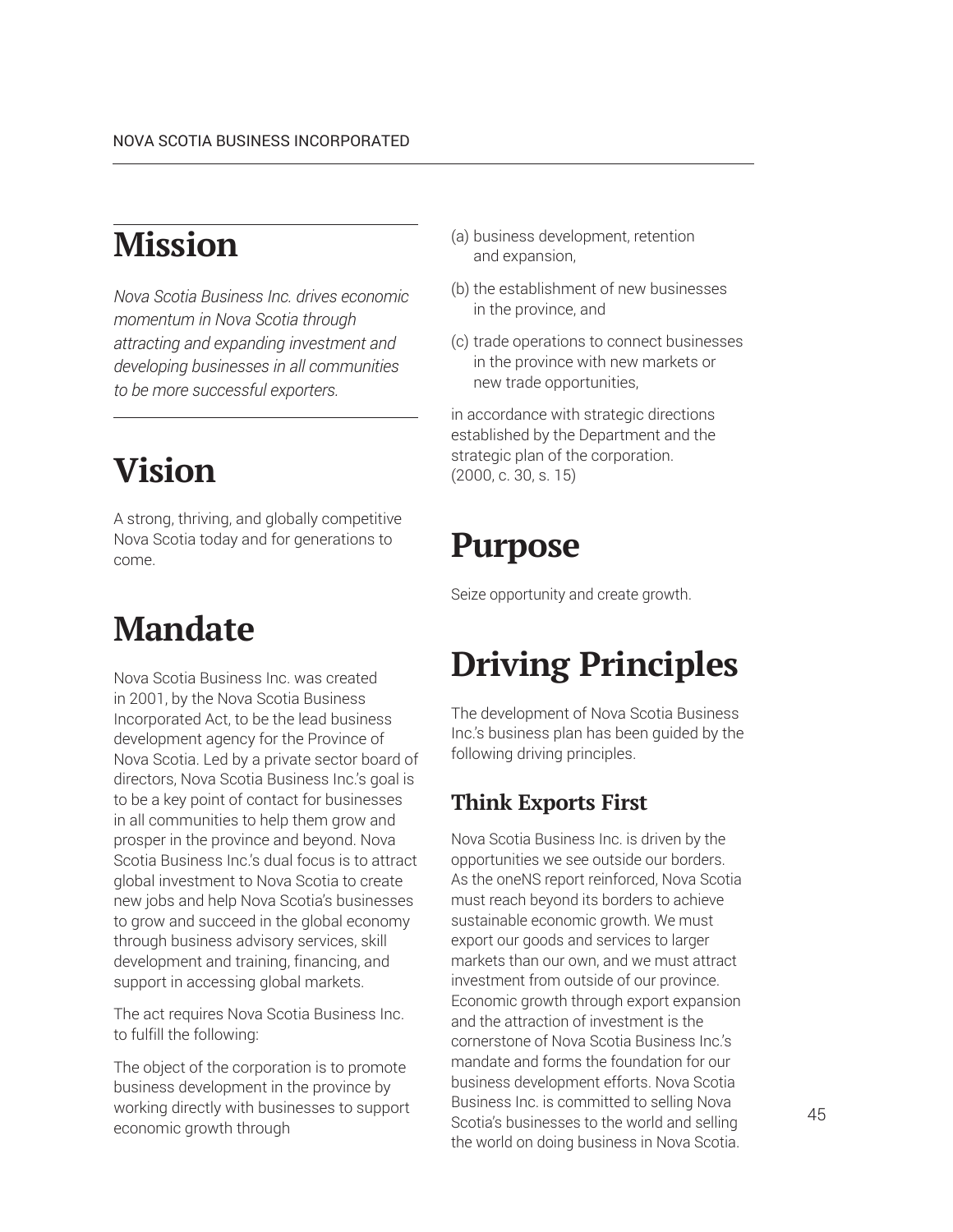#### **Focus on Our Strengths**

Nova Scotia has unique assets and advantages that are valuable in the global economy: our highly skilled and educated workforce, our ports and gateway, our traditional industries, a proximity to global markets, our creative industries, and valueadded products and services in demand here and around the world. Nova Scotia Business Inc. will continue to market and promote Nova Scotia's assets through our global outreach efforts. We will utilize our networks to make global connections for Nova Scotia businesses, and we will broadcast that Nova Scotia is open for business. Nova Scotia Business Inc. will target our efforts to set the stage for Nova Scotia businesses to export to larger national and international markets, drive private sector growth, and create new jobs here at home.

#### **Position the Private Sector to Lead**

Nova Scotia Business Inc.'s Board is comprised of business leaders representing regions across the province. We benefit every day from the value of the expertise and experience of the people who sit around our board table. Letting the private sector lead from all regions of the province is woven into the fabric of Nova Scotia Business Inc., and it defines our corporate culture. We recognize that true economic growth is created by private sector companies in all communities, who look for new opportunities, define their competitive advantage, and work hard every day to create innovative products and services. Nova Scotia Business Inc. acknowledges and embraces the critical role we must play to support these efforts and drive economic growth for Nova Scotia through business advisory services, skill development and training, financing, and support to access global markets.

#### **Evidence-Based Decision Making**

Nova Scotia companies know the importance of a long-term evidence-based strategy, with progress markers and benchmarks to guide their activities and to measure and drive success. These same principles must apply to Nova Scotia Business Inc.'s approach to economic development. Our operational strategy development and supporting action plans will be rooted in data and research, will incorporate our extensive in-market learnings, and will be monitored and evaluated on an ongoing basis in order to ensure that our efforts drive results for all of Nova Scotia.

### **People as Our Foundation**

The oneNS report has called all Nova Scotians to action to ensure a strong, prosperous future for our province. The Province of Nova Scotia, private sector businesses, and Nova Scotians alike are being called upon to raise the bar. At Nova Scotia Business Inc., we will rise to the challenge. Nova Scotia is home to 10 universities and 13 community college campuses – fundamental assets in growing our economy. Nova Scotia Business Inc. will draw on these and other valuable resources to develop the capabilities of our clients and ourselves. We will ensure that our organizational structure positions us to be at our best to help Nova Scotia businesses grow and thrive in the global economy. Nova Scotia Business Inc. will be intentional about the development of our organization and our people to support the attainment of our strategic goals. We will ensure that our internal resources are aligned with these goals, and we will stop investing in activities that are not delivering results.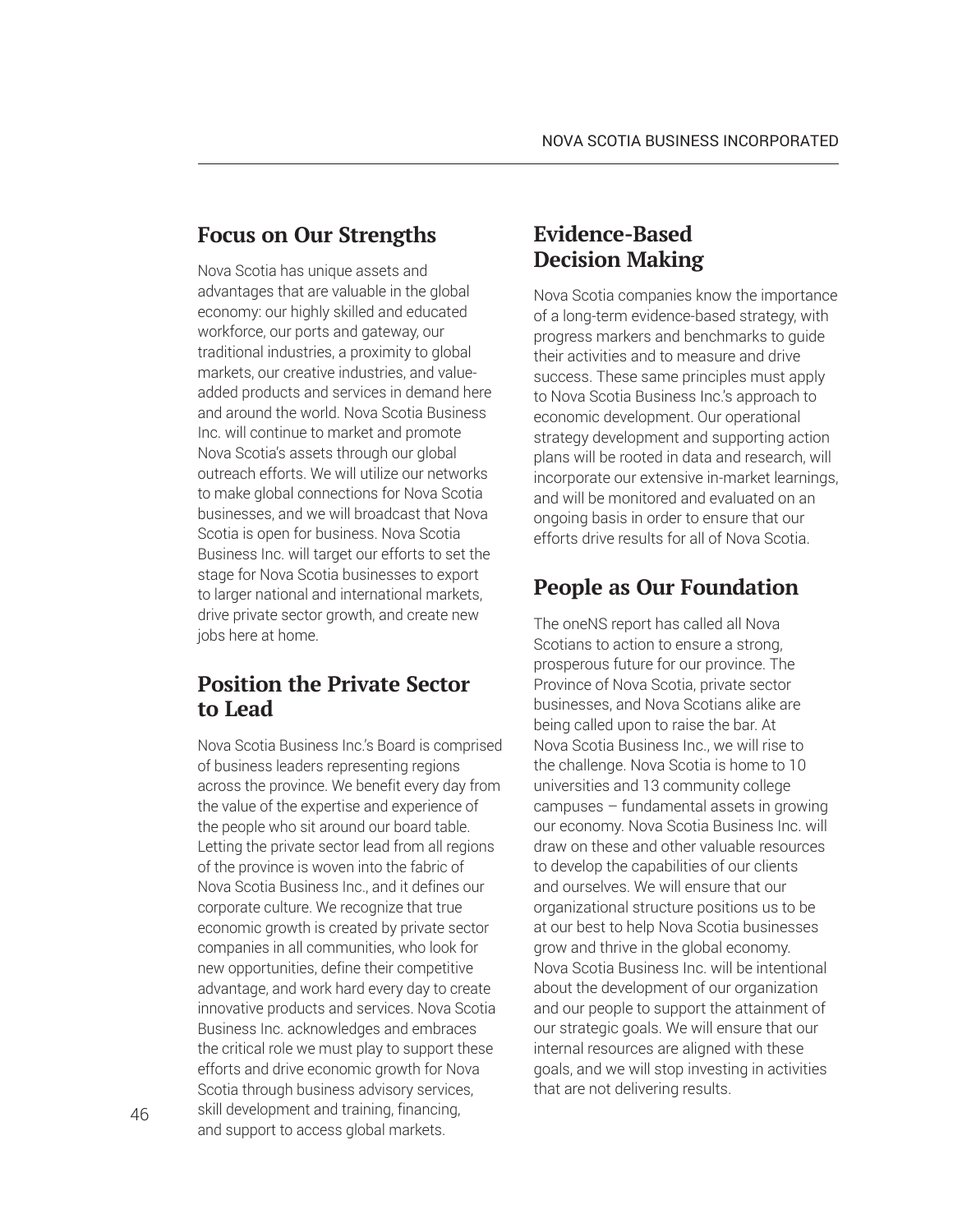#### **Collaborate for Results**

At Nova Scotia Business Inc. we know we can't do it alone. We will collaborate – with the Regional Enterprise Networks, municipalities across the province, the Halifax Partnership, the chambers of commerce, businesses in all communities, government departments and other agencies, the universities and community college, and other stakeholders with a vested interest in Nova Scotia's economic success. Whether it's to reduce duplication, leverage resources to maximize benefit, provide collective solutions or a coordinated approach, Nova Scotia Business Inc. will continue to partner for the right reason – to drive results and support economic growth for Nova Scotia.

### **Planning Context**

For Nova Scotia as a whole, 2014 was a year of reflection, review, and looking toward the future. Nova Scotia Business Inc.'s five-year plan has been undertaken in a planning context rich with advice and insight from many, including the 2014 Report of the Nova Scotia Commission on Building Our New Economy (the oneNS report) and the independent review conducted by Tom Traves, which examined provincial economic development assistance programs and structure and which in turn led to a new mandate for Nova Scotia Business Inc.. For Nova Scotia Business Inc., 2015–2016 will be a foundation-building year as we develop detailed evidence-based market and strategic plans and establish transparent outcomes-focused metrics in order to guide our activities and measure their impact.

Nova Scotians have been clear that they support the goals in the oneNS report, and Nova Scotia Business Inc. is committed to capitalizing on opportunities to support private sector growth in the province. The coming year will focus on driving exports, encouraging investment, enabling job creation to attract and retain top talent, and extending collaboration with the Departments of Energy, Natural Resources, Agriculture, and Fisheries and Aquaculture.

The oneNS report on Building Our New Economy identified many challenges facing the Nova Scotia economy and put forward a comprehensive list of goals for transformation. With regard to trade, they succinctly highlighted the Nova Scotia reality as follows:

#### **We Have to Trade to Grow**

"Being a small province, and one with slow population growth, means that Nova Scotia has a small domestic market. For most businesses to grow significantly, whether goods producers or service providers, they have to access larger external markets through trade activities."<sup>1</sup>

The oneNS report established a number of economic development goals to be achieved by 2024 in order to meet Nova Scotia's economic development challenges, including establishing a bold target for increased export on a variety of fronts:

<sup>1</sup> Ray Ivany, Irene d'Entremont, Dan Christmas, Susanna Fuller, John Bragg, Jo Ann Fewer, Mark Austin, and Carolyn Terry. *Now or Never: An Urgent Call to Action for Nova Scotia*. Nova Scotia Commission on Building Our New Economy (2014), p. 29.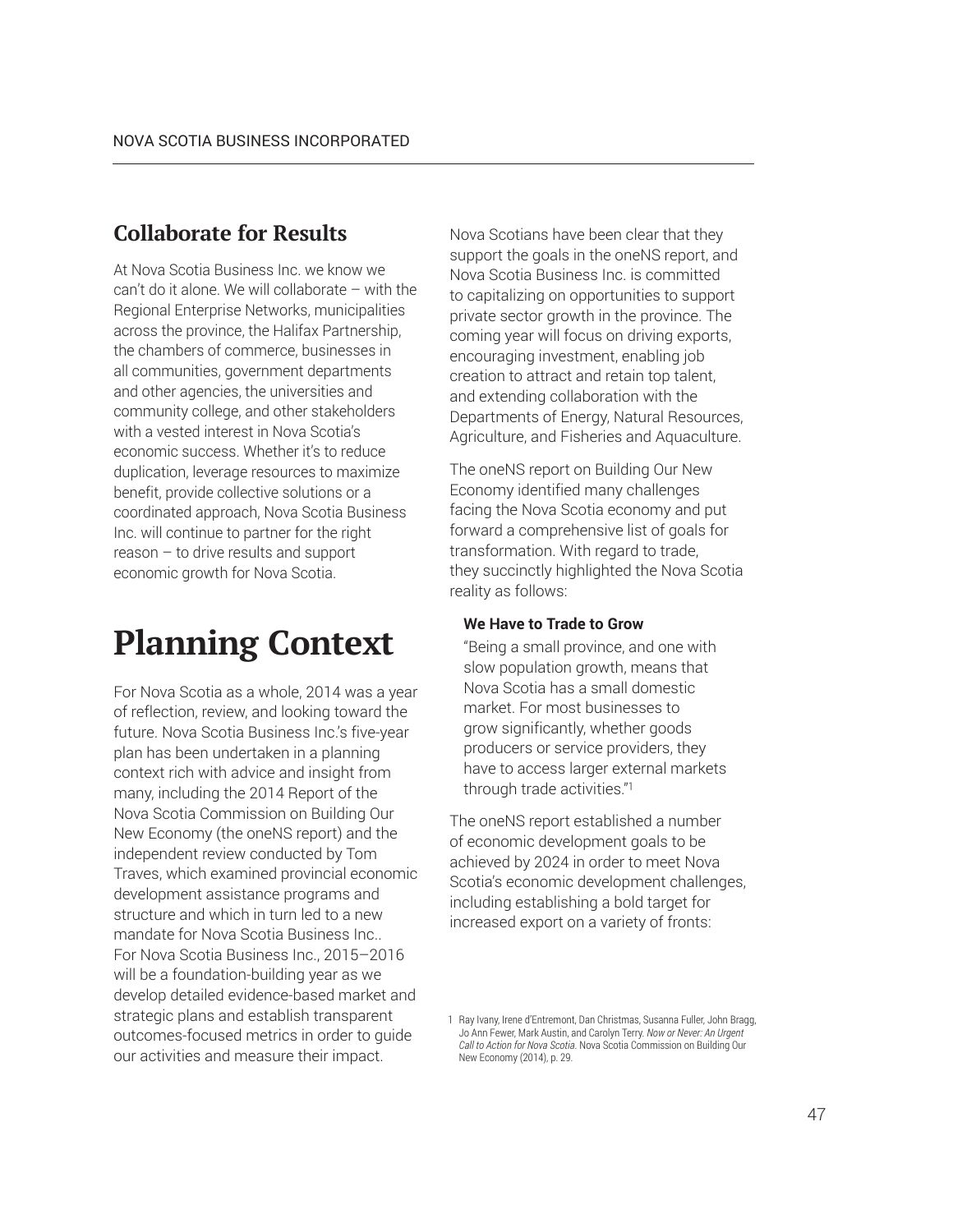#### **Goal 5: Value of Exports**

"Nova Scotia will have increased the total annual value of exports (international and interprovincial), currently in the \$14 billion range, by 50% to exceed \$20 billion." (p. 48)

#### **Goal 6: Firms Participating in Export Trade**

"The number of Nova Scotia firms participating in export trade will have increased by 50% over the current level of 850." (p. 48)

#### **Goal 15: Fisheries and Agriculture Exports**

"The value of exports from the fisheries (including aquaculture) and the agriculture sectors will each have doubled on a sustainable basis." (p. 49)

The provincial government has consolidated all of the goals outlined by the Nova Scotia Commission on Building Our New Economy into four key areas of focus:

- **Fiscal** Government is committed to balancing the budget by 2017–2018 and achieving ongoing fiscal sustainability.
- **Economy** Create the climate for private sector and social enterprise economic growth to support oneNS's economic goals.
- **Education** Increase workforce participation and entrepreneurship by improving the early childhood and P–12 education system and continually improving opportunities for skills development and knowledge through post-secondary education, training, and apprenticeship.

• **Demographics** – Increase net interprovincial in-migration and international immigration levels; enhance wellness & health initiatives; enhance workforce participation of youth, older workers, and marginalized communities; and enhance communities and social well-being.

Nova Scotia Business Inc. recognizes the importance of these four key areas of focus — most importantly Nova Scotia Business Inc.'s role to help strengthen and grow the Nova Scotia economy while operating under responsible, accountable, and sustainable fiscal management practices. In this aim, Nova Scotia Business Inc.'s efforts over the next year will be focused on developing and implementing strategic action plans designed to achieve success in three key areas:

- **Increase the number of exporters and the value of Nova Scotian exports** by supporting Nova Scotian businesses in all communities to become exporters for the first time or to expand and increase export by targeting key strategic markets and promoting unique value-added products and services that are in demand around the world.
- **Attract and grow high-value investments from domestic, national, and international companies** to expand Nova Scotia opportunities in key targeted sectors such as financial services, information and communications technology, ocean technology, aerospace and defence, and creative industries, as well secure job creating investments in targeted regions such as Nova Scotia's rural communities by bringing value-added sustainable innovation to the traditional sectors of mining, forestry, agriculture, aquaculture and fisheries.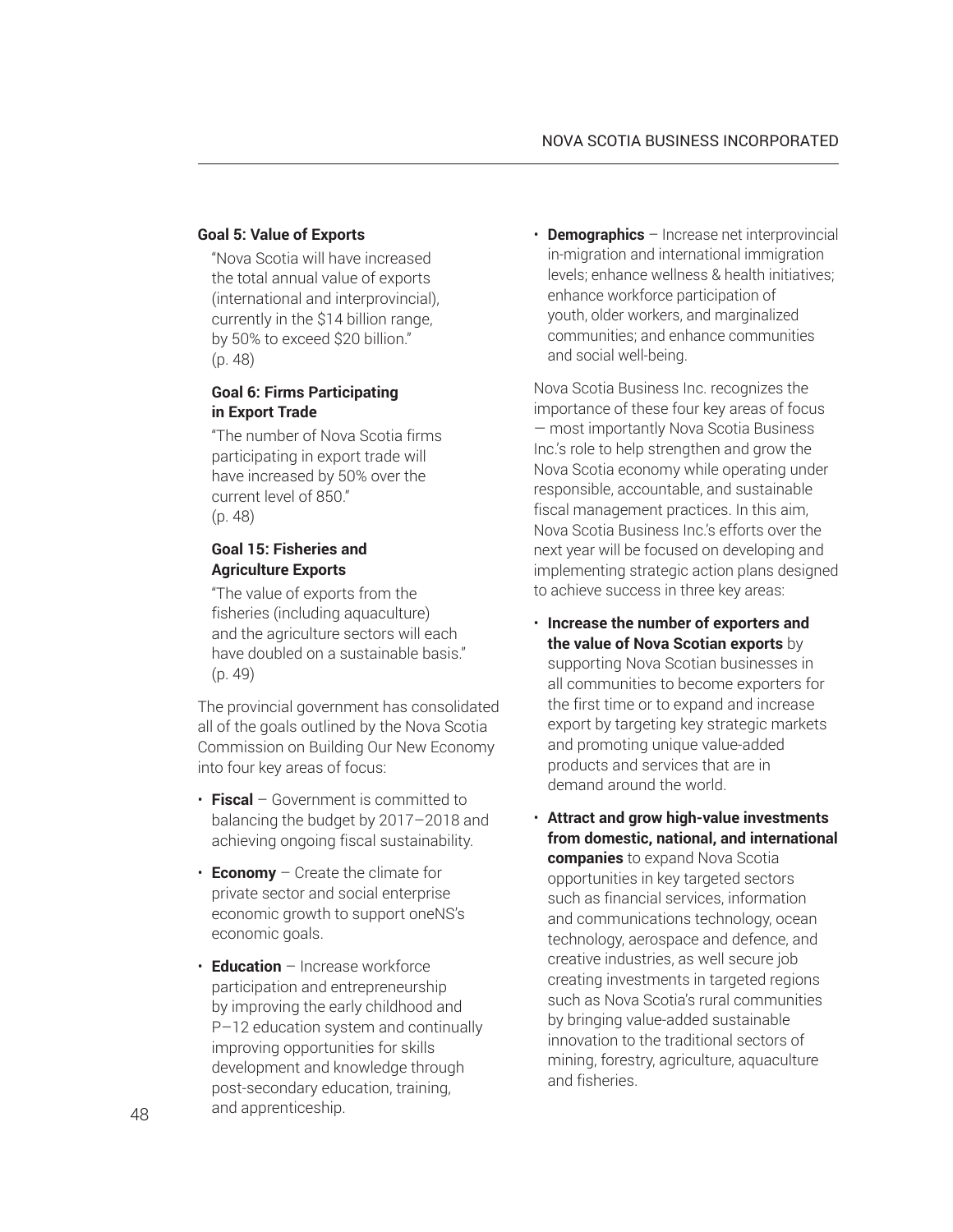• **Establish Nova Scotia as an international jurisdiction of choice** in which to invest. work, and do business.

#### **Global Economic Environment**

Nova Scotia does business in a global economy and is impacted by what's happening across Canada and around the globe. Because growth depends on our ability to export our products and services to larger markets outside our borders, it is important to have regard for the state of the economy in national and international markets.

The recovery from the 2009 global recession has been slower than expected, largely due to varying growth among major world economies, with some rebounding quicker than others.2 The recovery in China, the United Kingdom, and the United States has been strong; however, China's growth is beginning to soften. Sluggish growth in continental Europe, Japan, Russia, and Latin America has also slowed global recovery.<sup>3</sup>

The end of 2014 brought with it a sharp drop in the price of crude oil, which has had significant impacts both globally and here at home. Since crude oil exports are a large contributor to Canada's economy, the value of the Canadian dollar compared to the US dollar has been dropping. The drop of the Canadian dollar was also influenced by the decision of the Bank of Canada to cut interest rates from 1 per cent to 0.75 per cent, and there is speculation that further cuts can be expected. The drop in the value of Canadian dollar is expected to last through the end of 2016.4 What does this mean for Nova Scotia? While the low Canadian dollar will put pressure on Canadian consumers, who will have to pay more for goods and services from outside the country, it will help make Nova Scotia's exports more attractive to customers in the United States. All things considered, Nova Scotia will most likely see higher growth in terms of real GDP when compared to the national average through the end of 2016.5

As a result of the drop in the global price of crude oil, Alberta's GDP is expected to shrink by 6.6 per cent in 2015.<sup>6</sup> A decline in Alberta's economy could bring some Nova Scotians who have left the province for work out west back home. However, despite a projected drop in employment, Alberta's unemployment rate is still expected to be significantly lower than Nova Scotia's, which will likely limit the number of Nova Scotians returning eastward.<sup>7</sup>

2 United Nations. *Global Economic Outlook*. Chapter 1: World Economic Situation and Prospects 2015. New York, NY (January 2015).

- 4 Scotiabank. *Foreign Exchange Outlook*. Toronto, ON (February 2015).
- 5 TD Economics (www.td.com/economics). *Canadian Provincial Economic Forecast Update* (January 2015).

6 TD 2015.

7 BMO Capital Markets Economics. *Provincial Economic Outlook* (February 2015).

<sup>3</sup> The World Bank. *Global Economic Prospects: Having Fiscal Space and Using It*. Chapter 1: Global Outlook. Washington, DC (January 2015).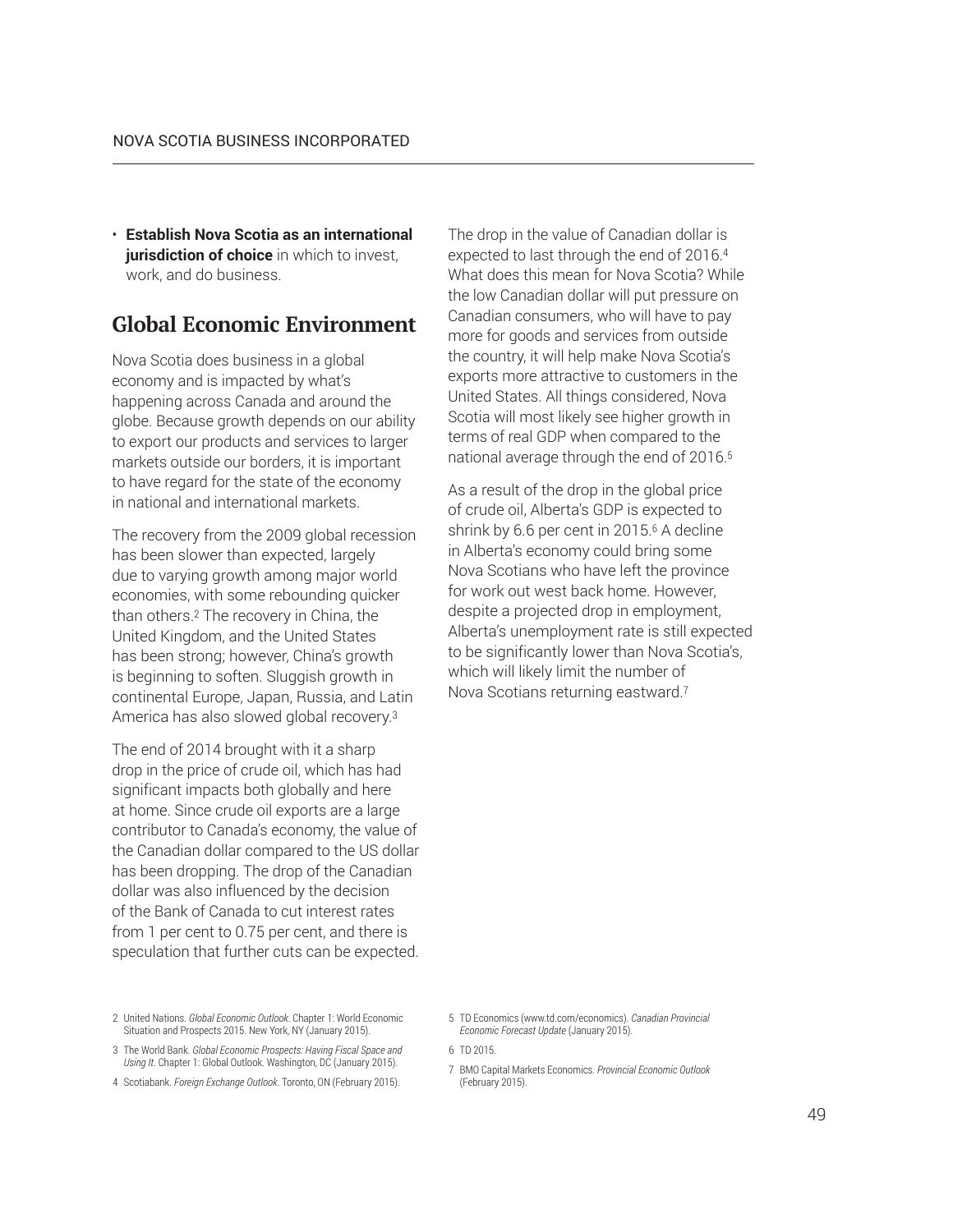

### **Core Business Functions**

Nova Scotia Business Inc.'s core business functions focus on attracting global investment to Nova Scotia to create new jobs across the province and helping Nova Scotia's businesses grow and succeed in the global economy, through business advisory services, skill development and training, financing, and support in accessing global markets. Generating awareness of Nova Scotia as an attractive business jurisdiction in the global economy plays a critical foundational role in growing exports and investment, as does ensuring a positive, export-oriented business culture here at home.

#### **Trade**

"Nova Scotia has a small domestic market. For most businesses to grow significantly, whether goods producers or service providers, they have to access larger external markets through trade activities.

In a small economy, it is difficult to imagine how a lasting economic turnaround and renewal might be accomplished without a lot more businesses generating a lot more exports of goods and services than is currently the case."10

"There is no question that the decline in international exports from Nova Scotia has played a role in the province's weak economic performance in recent years."11

When it comes to increasing the total annual value of exports and expanding the number of Nova Scotia businesses exporting and to meet the goals established by the Nova Scotia Commission on Building Our New Economy, Nova Scotia must begin to climb to a considerably stronger positive export position.

10Ivany et al. 2014, p. 31.

11Campbell, David. "Fostering more export-based entrepreneurs in Nova Scotia," in Ivany et al. 2014, p. 184.

<sup>8</sup> Statistics Canada. CANSIM table 282-0087 and Catalogue no. 71-001-XIE. 9 BMO 2015.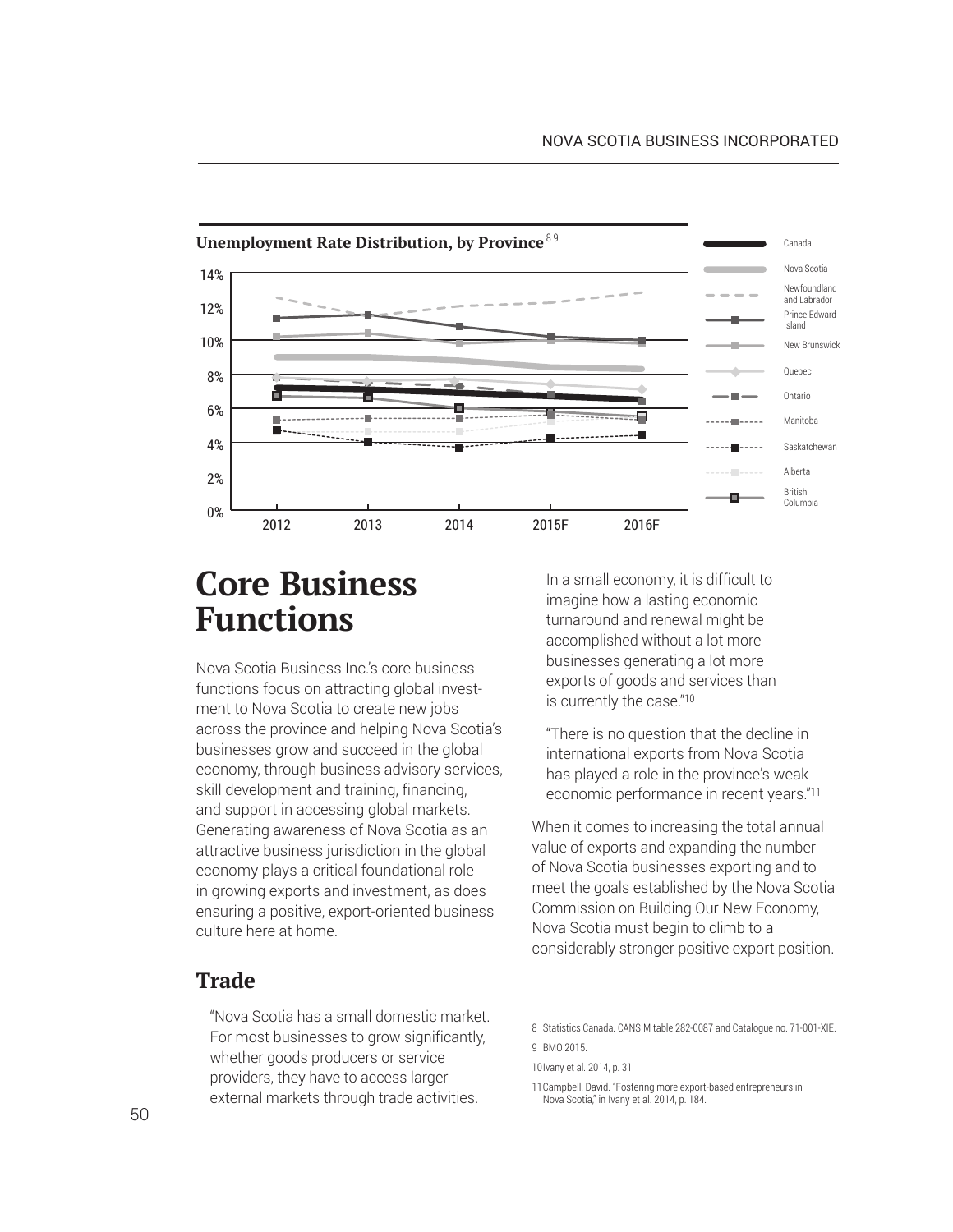

### **Total Exports**<sup>12</sup>

In order to drive export growth, Nova Scotia Business Inc. will immediately develop a robust evidence-based, targeted trade strategy that maximizes opportunities for Nova Scotia companies with exportable value-added products and services and delivers measurable results through focused efforts in markets with the greatest opportunity. Nova Scotia must, and accordingly Nova Scotia Business Inc. will, drive export as a first priority.

#### **Investment**

"We cannot control the major forces shaping the global economy, but we can heighten our responsiveness to opportunities that emerge from these changes, especially if we focus our resources wisely."<sup>13</sup>

More and more jurisdictions are pursuing decreasing levels of foreign direct investment (FDI) dollars. The increased global competition for FDI dollars will require Nova Scotia Business Inc. to fine tune our attraction strategy, building on our past success and focusing our limited resources wisely to maximize the impact of our efforts. Attracting foreign direct investment, which encompasses new investments from outside Nova Scotia both within Canada and abroad, plays an important role in economic growth:

- It is estimated that every \$1 of new FDI leads to \$1 in additional domestic investment.
- FDI is export intensive, highly productive, and accelerates supplier development through strategic partnerships or joint ventures with local companies.
- FDI stimulates innovation and can be a catalyst for research and development.
- International companies hire more new graduates and immigrants, invest more in training and development of their staff compared to domestic employers, and pay higher-than-average wages.
- FDI companies provide expanded supplychain opportunities.
- FDI injects new skills and knowledge into our economy, which seeds the next wave of entrepreneurs and develops Nova Scotia's world-class workforce.

Nova Scotia has unique assets and advantages that are valuable to global companies: our highly skilled and educated workforce, our ports and gateway, time zone advantages, reliable infrastructure, a competitive cost model, and proximity to global markets. Nova Scotia Business Inc. will capitalize on these advantages, refine our approach to attracting foreign direct investment, and identify the companies best suited for success through a Nova Scotia location.

<sup>12</sup>Nova Scotia Department of Finance and Treasury Board. Daily Stats, November 18, 2014. Nova Scotia Total Trade Components 2013.

<sup>13</sup>Tom Traves. *Review of Economic Development Assistance Tools: Assessment of Current Practices and Future Potential for Nova Scotia* (2014), p. 7.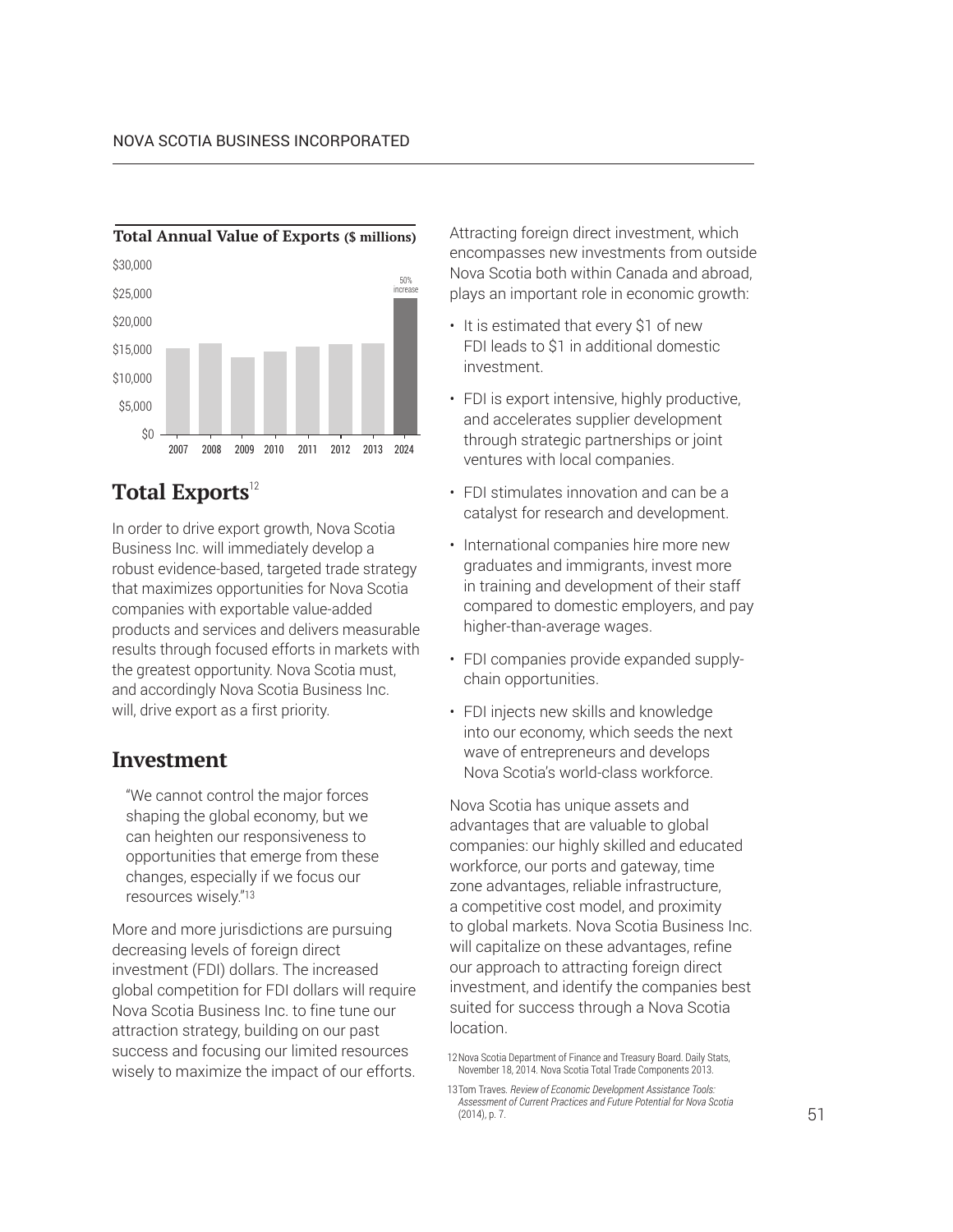Nova Scotia Business Inc. also helps Nova Scotia businesses secure investment in order to drive growth. Our focus is on small to medium-sized businesses that are committed to driving sustainable, competitive growth through export. Nova Scotia Business Inc. provides facilitation and referral services, programs, and direct access to capital to improve competitiveness and productivity aimed at increased export. We are well positioned to support the growth of investment from domestic companies through the Capital Rebate Program (CRP) and the Small Business Development Program (SBDP). The CRP and SBDP will target the support of globally competitive exporting companies in all communities with plans to expand in the province.

### **Marketing and Communications**

One of the biggest challenges for any small jurisdiction, such as Nova Scotia, that competes in the global economy is building awareness. Although Nova Scotia is often recognized by its homegrown successes, the companies that have chosen to do business here, and by its unique assets, there remains considerable work to be done to build Nova Scotia's profile in key global markets.

Nova Scotia Business Inc. will work with its partners to build awareness, outside our borders, of key sectors in Nova Scotia, such as financial services, information and communications technology, aerospace and defence, ocean technology, and creative industries. Nova Scotia Business Inc. will serve as Nova Scotia–brand ambassadors in national and international markets.

The oneNS report has highlighted the need for an attitude and cultural change across

Nova Scotia. Nova Scotia Business Inc. recognizes and embraces the role we play in building our domestic business culture. We will be a positive business voice. continuing to build on our networks across all regions of the province, celebrating success and advocating for looking first beyond our borders to grow our economy.

### **Strategic Goals and 2015–2016 Annual Priorities**

Nova Scotia Business Inc. has outlined the following goals and annual priorities to deliver on our mandate:

#### **1. Increase the Total Annual Value of Nova Scotia Exports.**

- Working with our partners, identify key strategic growing export markets where Nova Scotia firms have a competitive advantage – Eastern United States, emerging markets in Asia, and free trade opportunities in Europe.
- Develop a targeted export growth strategy and plan that focuses specifically on small and medium-sized enterprises (SMEs) with a competitive advantage that recognizes and supports the unique business needs within communities across the province.
- With partners, support the development of strategic sector and micro-cluster growth plans that focus on industries with export potential and in which Nova Scotia can build scale.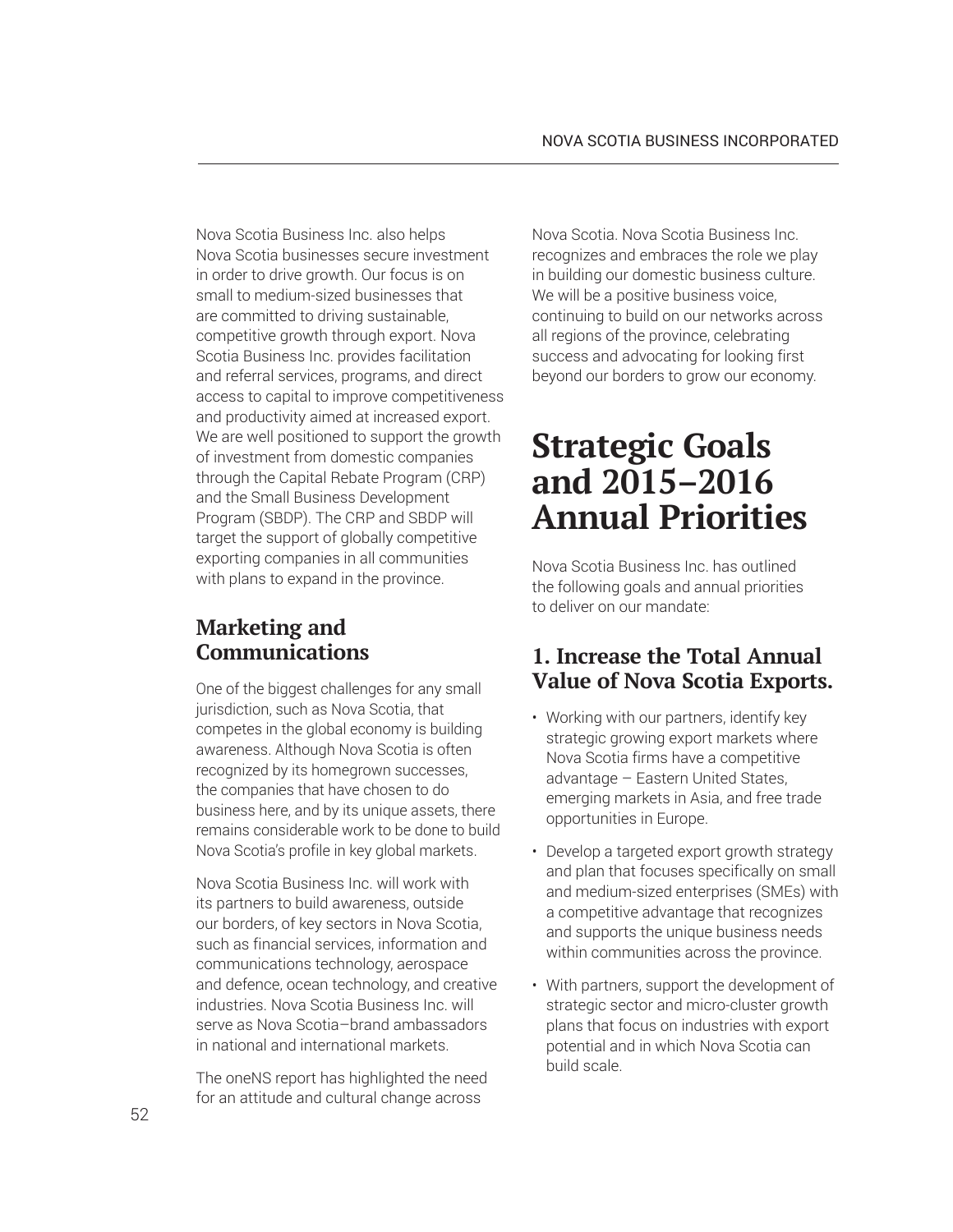- Identify and proactively reach out to companies that produce high-value goods and services and have the potential to export or expand export to Nova Scotia Business Inc.'s key export markets.
- Support Nova Scotia businesses in identifying and entering targeted export markets through outcomes-focused export readiness initiatives, robust marketentry intelligence, and targeted in-market relationship building.
- Help experienced exporters to expand into key markets through results-driven trade missions and by advancing export transactions and projects through inmarket advocacy.
- Build on Nova Scotia's strong base of creative industries by helping them thrive in Nova Scotia and expanding the exports of our creative industry's goods and services into new markets.
- Through market intelligence, supplychain insight, and supporting sustainable innovation in traditional sectors, help Nova Scotia businesses gain greater competitive advantage and market share.
- Celebrate Nova Scotia's export success and bring together exporters in all communities through annual provincial Export Achievement Awards.

### **2. Grow the Number of Firms in All Communities Participating in Export.**

• Refine Nova Scotia Business Inc.'s trade program to support and give preference to businesses exporting high-value goods and services and those exporting to Nova Scotia's key export markets.

- Develop and implement a robust, targeted first-time exporter strategy aimed at identifying and supporting potential highvalue exporters in all communities.
- Break down the silos and create partnerships between Nova Scotia companies and FDI investors in Nova Scotia. Connect Nova Scotia businesses with global value-chain opportunities created by FDI clients.

#### **3. Secure Increased Investment and Payroll Expenditures from Domestic, National, and International Companies in Order to Grow and Expand Businesses in the Province.**

- Develop a concrete strategy and plan focused on attracting sustainable investment in targeted sectors across Nova Scotia that recognize and promote the unique assets within communities across the province.
- Identify companies with a competitive advantage to be gained from locating in Nova Scotia, maximize outreach initiatives, and attract prospective companies to visit Nova Scotia, engaging partners and stakeholders to maximize our impact.
- Revise and revamp the payroll rebate guidelines to maximize efficiency and return on investment to the province.
- Provide business advisory and navigation services to new FDI businesses, facilitating effective connections to drive their growth once in the province.
- Continue to provide advice and tools for partners in all communities to assist in increasing the province's competitiveness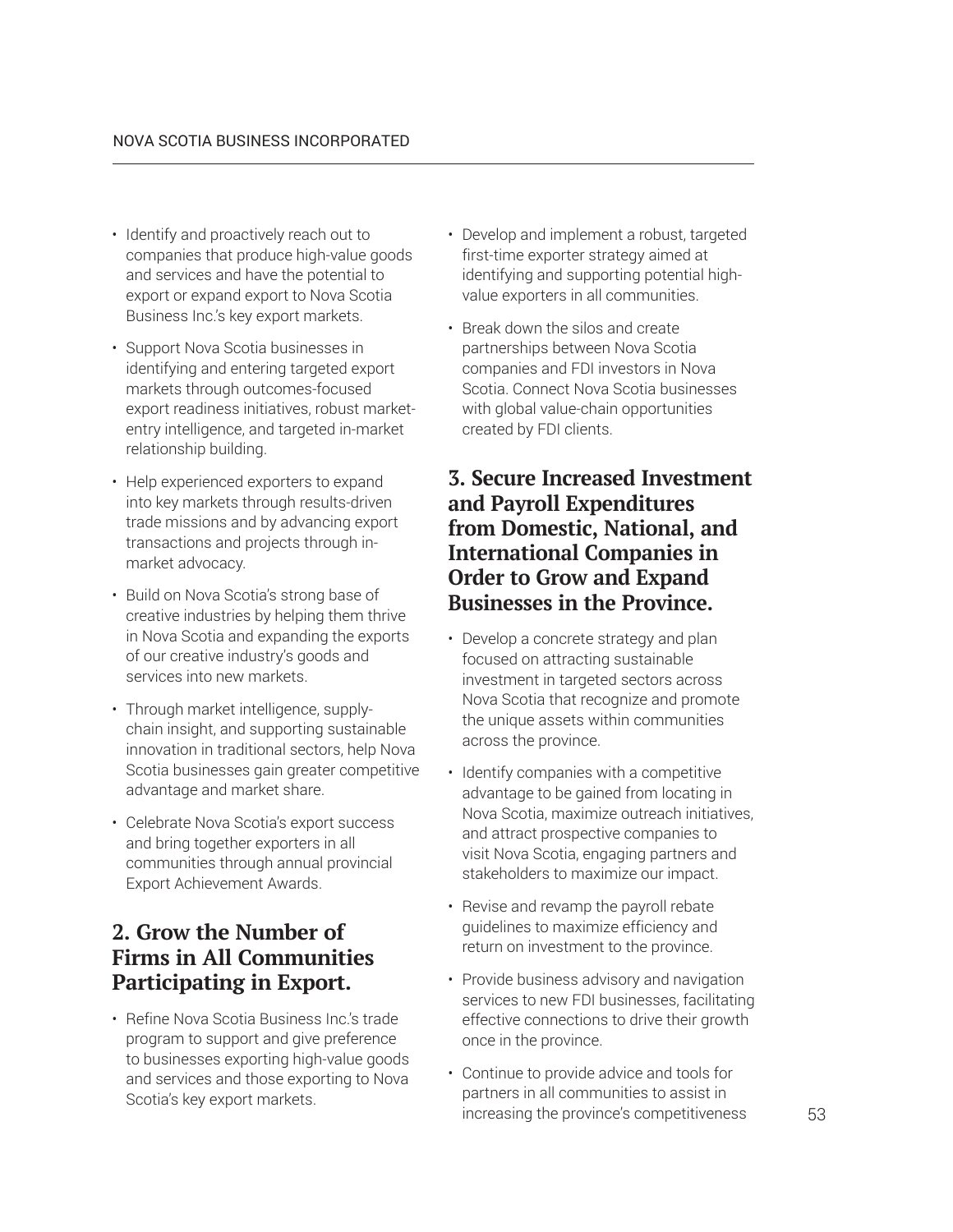and improving our ability to identify and respond to new investment opportunities.

- Leverage the Capital Rebate Program to assist and incent domestic, globally competitive exporting companies across all regions of the province.
- Assist small and medium enterprises, entrepreneurs, and start-ups across the province in identifying and accessing sources of capital, through training, navigation assistance, and facilitation.
- Target the Small Business Development Program to support globally competitive exporting companies in all communities in the province with plans to expand.

#### **4. Establish Nova Scotia as an International Jurisdiction of Choice in which to Invest, Work, and Do Business.**

- Working with our partners, further crystallize Nova Scotia's value proposition and competitive location advantage, highlighting our highly skilled and educated workforce, ports and gateway, reliable infrastructure, and competitive cost model.
- Develop a cost efficient marketing and communications strategy and plan to build awareness of Nova Scotia as an attractive business jurisdiction in targeted key markets that recognize and promote the unique assets within communities across the province.
- Develop and implement an engagement strategy to deepen and strengthen Nova Scotia Business Inc.'s international relationships with embassies, consulates, and trade commissioners in key markets.
- Working with our partners, develop and implement a robust workforce attraction strategy.
- Identify and capture testimonials from globally successful companies in Nova Scotia to promote and showcase the province as an attractive business jurisdiction.
- Capitalize on Nova Scotia's export and investment growth to promote Nova Scotia as an international jurisdiction of choice.

#### **5. Strengthen Nova Scotia's Business Climate Confidence and Export Culture.**

- Review, map, and streamline the application processes for Nova Scotia Business Inc.'s programs and services to ensure ease of navigation, efficient delivery of information, and speed of response to business.
- Maximize information technology and associated systems to provide a userfriendly, accessible, and easy-to-navigate application process for businesses.
- Working with the Regional Enterprise Networks and other economic development partners, coordinate and reduce duplication of effort and emphasize Nova Scotia Business Inc.'s role as a key point of contact for business in all communities.
- Through daily interaction with businesses across the province, listen for the obstacles and challenges standing in the way of private sector growth to better position Nova Scotia Business Inc. as a provincial voice for business.
- Develop and implement a strategy that maximizes Nova Scotia Business Inc.'s advisory and navigation services in all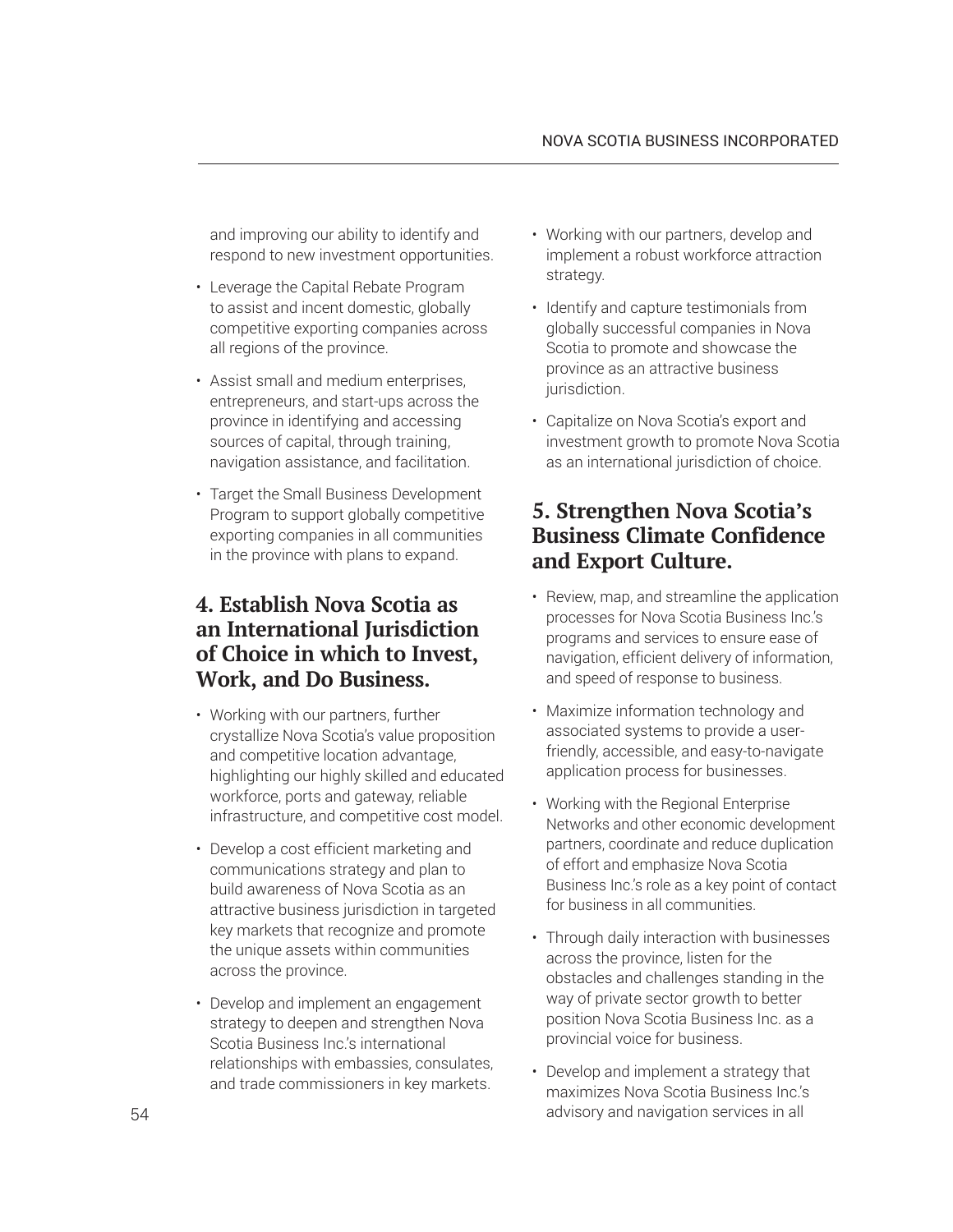communities, connecting businesses with expertise, programs, and resources to support their growth and competitiveness.

• Promote and celebrate Nova Scotia's business success stories, and share lessons learned from unsuccessful business ventures to reduce negative stigma and celebrate a culture of entrepreneurship.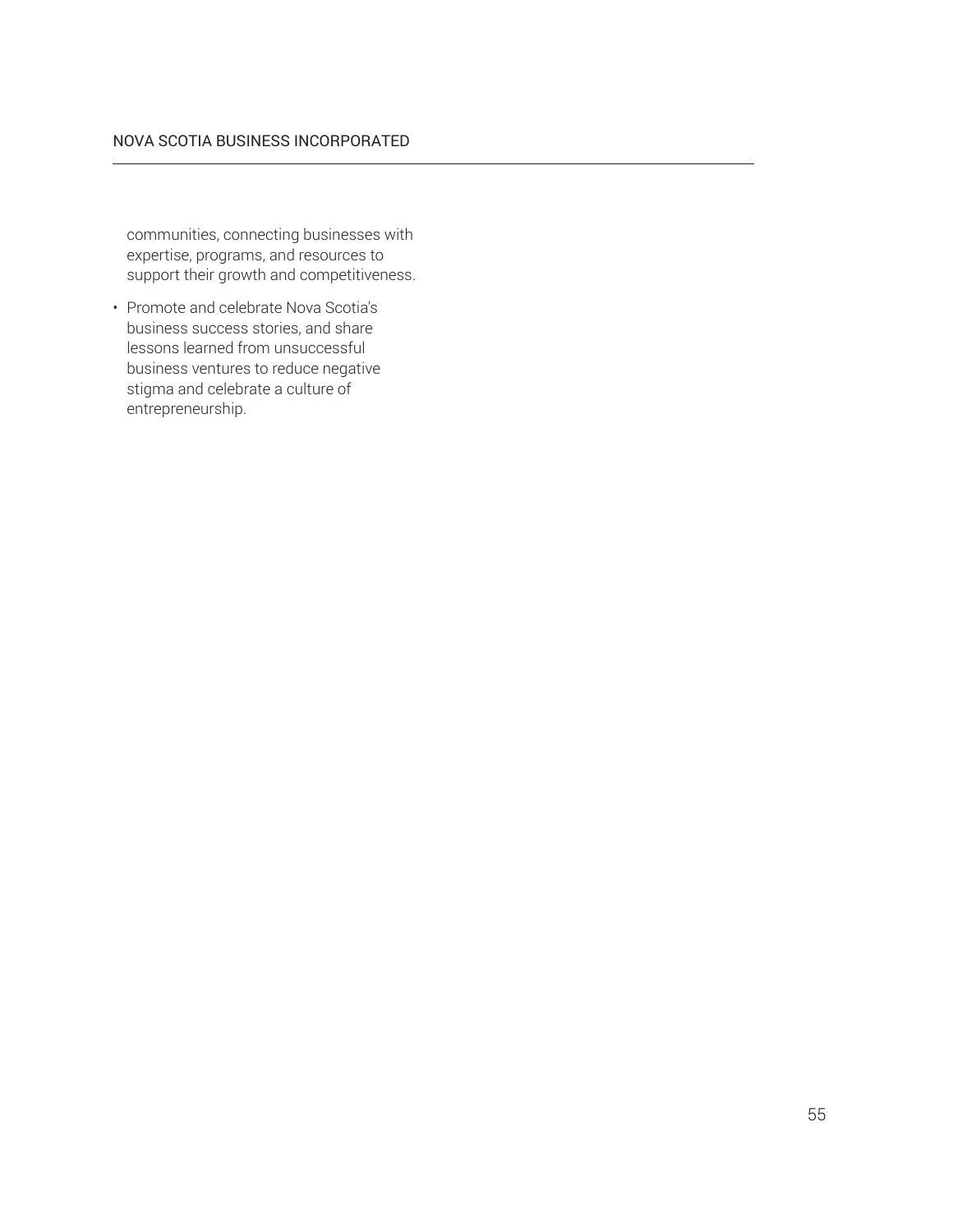### **Budget Context**

|                                            | <b>Budget</b><br>$2014 - 15$<br>( \$000) | <b>Forecast</b><br>$2014 - 15$<br>( \$000) | <b>Estimate</b><br>$2015 - 16$<br>( \$000) |
|--------------------------------------------|------------------------------------------|--------------------------------------------|--------------------------------------------|
| Revenue                                    |                                          |                                            |                                            |
| Provincial grants:                         |                                          |                                            |                                            |
| Operating grant                            | 10,017                                   | 9,967                                      | 14,041                                     |
| Strategic investment funds                 | 8,509                                    | 9,284                                      | 11,482                                     |
| Loan valuation allowance                   | 2,420                                    | 2,420                                      | 716                                        |
| Gain on sale of properties                 | 1,123                                    | 1,172                                      | $\mathbf{0}$                               |
| Capital/revaluation gain (loss)            | 1,630                                    | $\overline{0}$                             | $\mathbf{0}$                               |
| NS Business Fund revenue: loans & equity   | 2,959                                    | 2,937                                      | 2,476                                      |
| NS Business Fund revenue: real properties  | 662                                      | 1,086                                      | 615                                        |
| Misc. revenue                              | 2,639                                    | 3,170                                      | 2,530                                      |
| <b>Total revenue</b>                       | 29,958                                   | 30,035                                     | 31,860                                     |
| <b>Expenses</b>                            |                                          |                                            |                                            |
| Operating expenses                         | 12,655                                   | 12,838                                     | 16,571                                     |
| Strategic investments expenses             | 8,509                                    | 9,284                                      | 11,482                                     |
| Provision for credit losses                | 2,637                                    | 21,637                                     | 716                                        |
| NS Business Fund expenses: real properties | 3,289                                    | 2,930                                      | $*1,801$                                   |
| NS Business Fund expenses: loans & equity  | 2,094                                    | 2,299                                      | 2,087                                      |
| <b>Total expenses</b>                      | 29,184                                   | 48,988                                     | 32,657                                     |
| Surplus (deficit) of revenue over expenses | 774                                      | (18, 952)                                  | (797)                                      |

\* Reflects a one-time cost (\$652) associated with the removal of industrial drywall waste from a Nova Scotia Business Inc.– held property.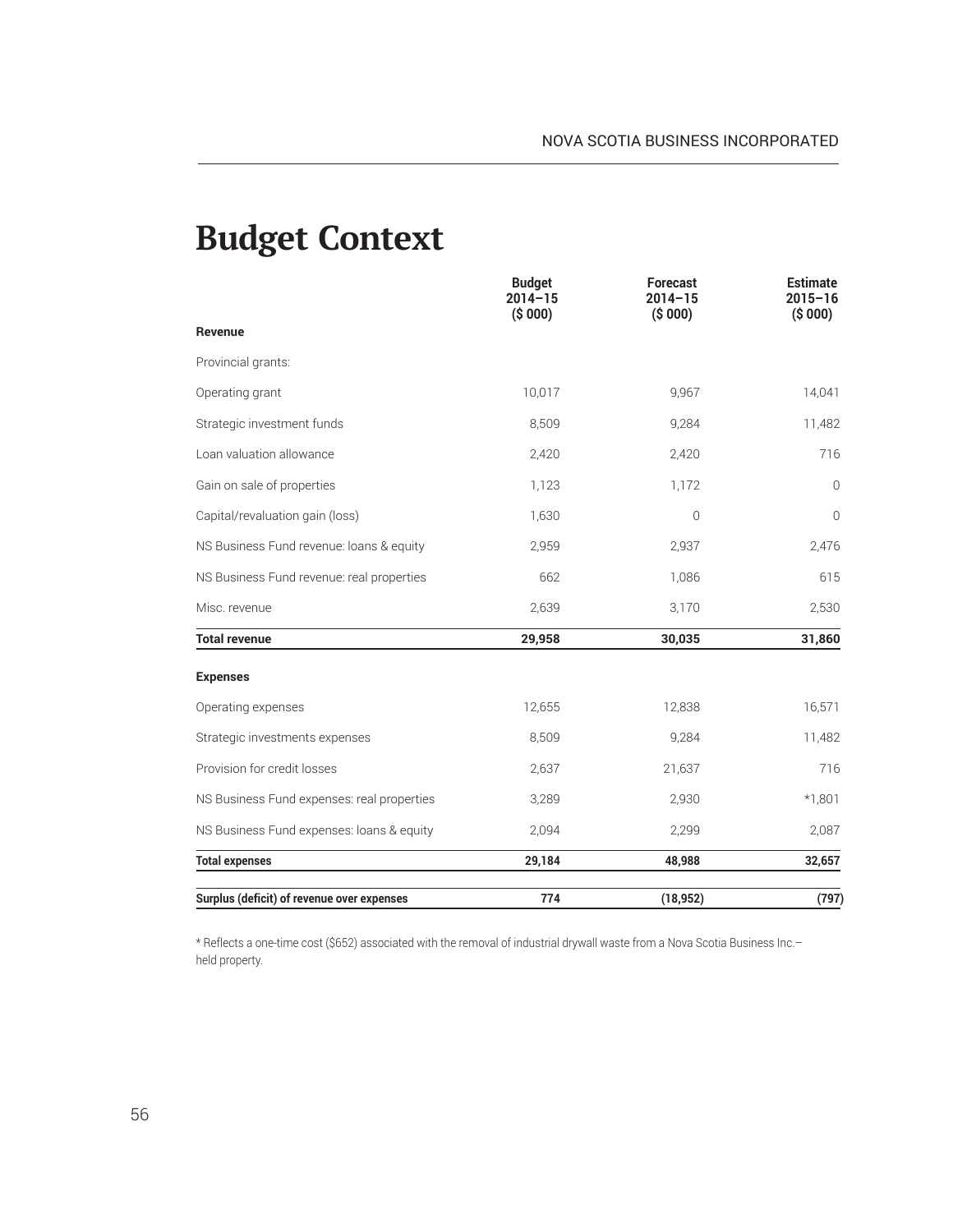### **Performance Measures**

Nova Scotia Business Inc. has historically focused on measurements of activity to evaluate the results of the organization. While activity remains important and will continue to be tracked and monitored, going forward the organization's performance will instead be measured on outcomes-based results.

### **Outcomes-Based Metrics**

In 2015–2016, Nova Scotia Business Inc. will be identifying and instituting the metrics and checkpoints to ensure that our efforts are measured based on outcomes and results achieved by our private sector clients. Outcomes-based metrics will be developed to measure Nova Scotia Business Inc.'s results, through our clients, in the following four key areas:

- 1. Trade
- 2. Investment/payroll
- 3. Awareness and perception of Nova Scotia
- 4. Nova Scotia's business climate

A client survey will be conducted early in the 2015–2016 fiscal year to establish benchmarks in each of these four areas. As a means of measuring Nova Scotia Business Inc.'s impact on the success and growth of their business, Nova Scotia Business Inc. will continue to measure client progress throughout 2015–2016 with respect to trade growth, investment in Nova Scotia, and perceptions of the business climate in the province.

The following section provides detail on the types of metrics that are currently under examination to evaluate the results against the Nova Scotia Business Inc. goals established for 2015–2016.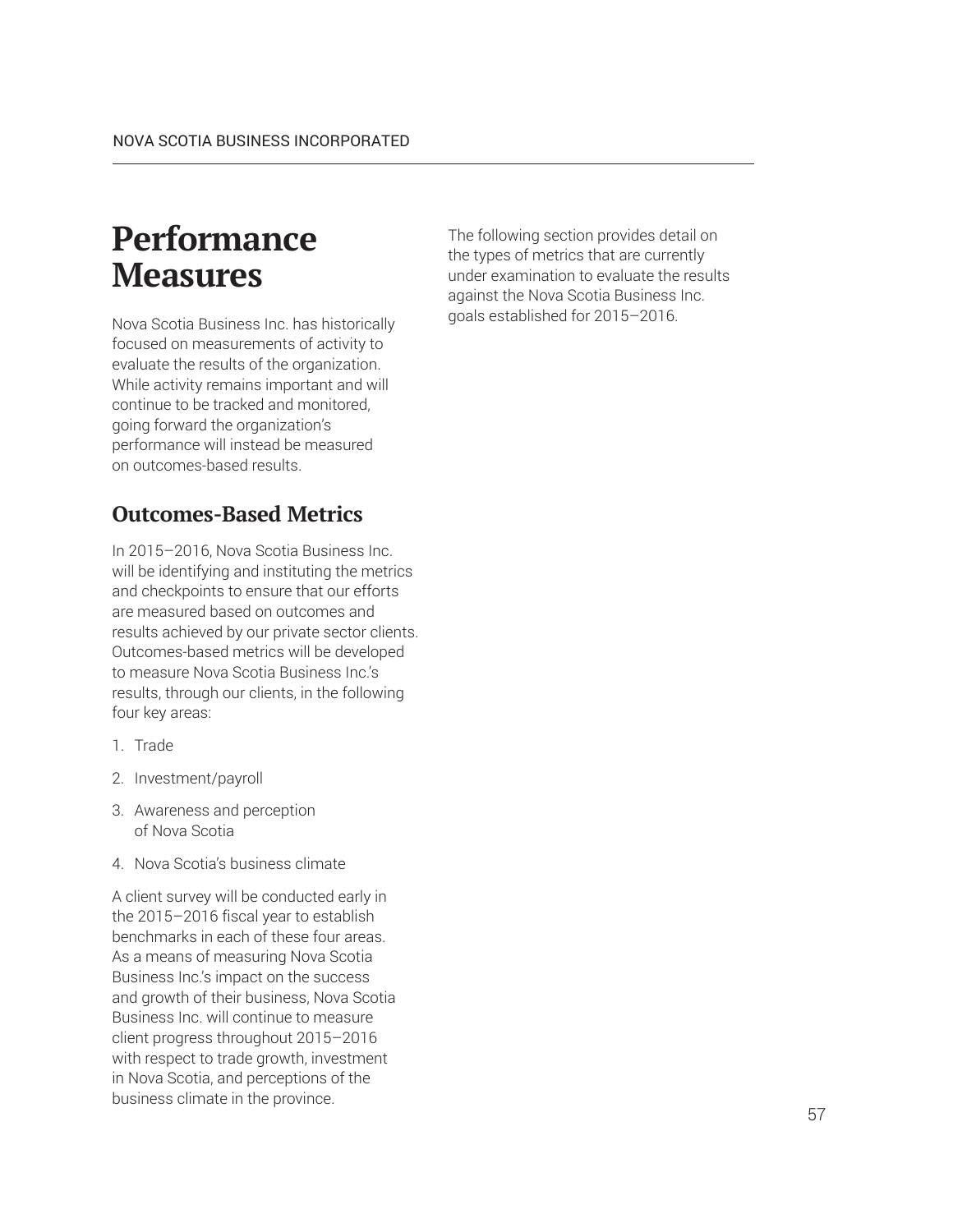| <b>TIGME:</b> IIIC CONTROL CONTROL CONTROL INTERNATIONAL CONTROL IS:        |                                                                                                                                                             |                                                                                    |                                                 |                                                                  |
|-----------------------------------------------------------------------------|-------------------------------------------------------------------------------------------------------------------------------------------------------------|------------------------------------------------------------------------------------|-------------------------------------------------|------------------------------------------------------------------|
| <b>Outcome</b>                                                              | Measure                                                                                                                                                     | 2015-16 Targets Trends                                                             |                                                 | <b>Strategies to Achieve Target</b>                              |
| exporting a higher value of<br>Nova Scotia businesses<br>goods and services | Client-reported actual export Increase the actual<br>sales (include both domestic<br>and international companies'<br>sales) compared with one<br>year prior | Nova Scotia Business<br>Inc.'s clients by at<br>export sales of<br>least 5%        | a benchmark year<br>2015-16 will be<br>for data | Listed above under Strategic Goals and 2015-16 Annual Priorities |
| Trade: Grow the number of firms in all communities participating in export. |                                                                                                                                                             |                                                                                    |                                                 |                                                                  |
| <b>Outcome</b>                                                              | Measure                                                                                                                                                     | 2015-16 Targets Trends                                                             |                                                 | <b>Strategies to Achieve Target</b>                              |
| More Nova Scotia businesses<br>exporting                                    | Number of Nova Scotia<br>exnort sale in 2015-16<br>reporting their first-ever<br>Business Inc. clients                                                      | Scotia Business Inc.<br>clients report their<br>A minimum of 15<br>additional Nova | benchmark year for<br>2015-16 will be a<br>data | Listed above under Strategic Goals and 2015-16 Annual Priorities |

**Trade:** Increase the total annual value of Nova Scotia exports. **Trade:** *Increase the total annual value of Nova Scotia exports.*

| lutcome                                | Φ<br>leasul                                                                                            | 2015-16 Targets Trends                                                                                       |                                                 | <b>Strategies to Achieve Target</b>                              |
|----------------------------------------|--------------------------------------------------------------------------------------------------------|--------------------------------------------------------------------------------------------------------------|-------------------------------------------------|------------------------------------------------------------------|
| lore Nova Scotia businesses<br>porting | Number of Nova Scotia<br>reporting their first-ever<br>export sale in 2015-16<br>Business Inc. clients | first ever export sale<br>Scotia Business Inc.<br>clients report their<br>A minimum of 15<br>additional Nova | benchmark year for<br>2015-16 will be a<br>data | Listed above under Strategic Goals and 2015-16 Annual Priorities |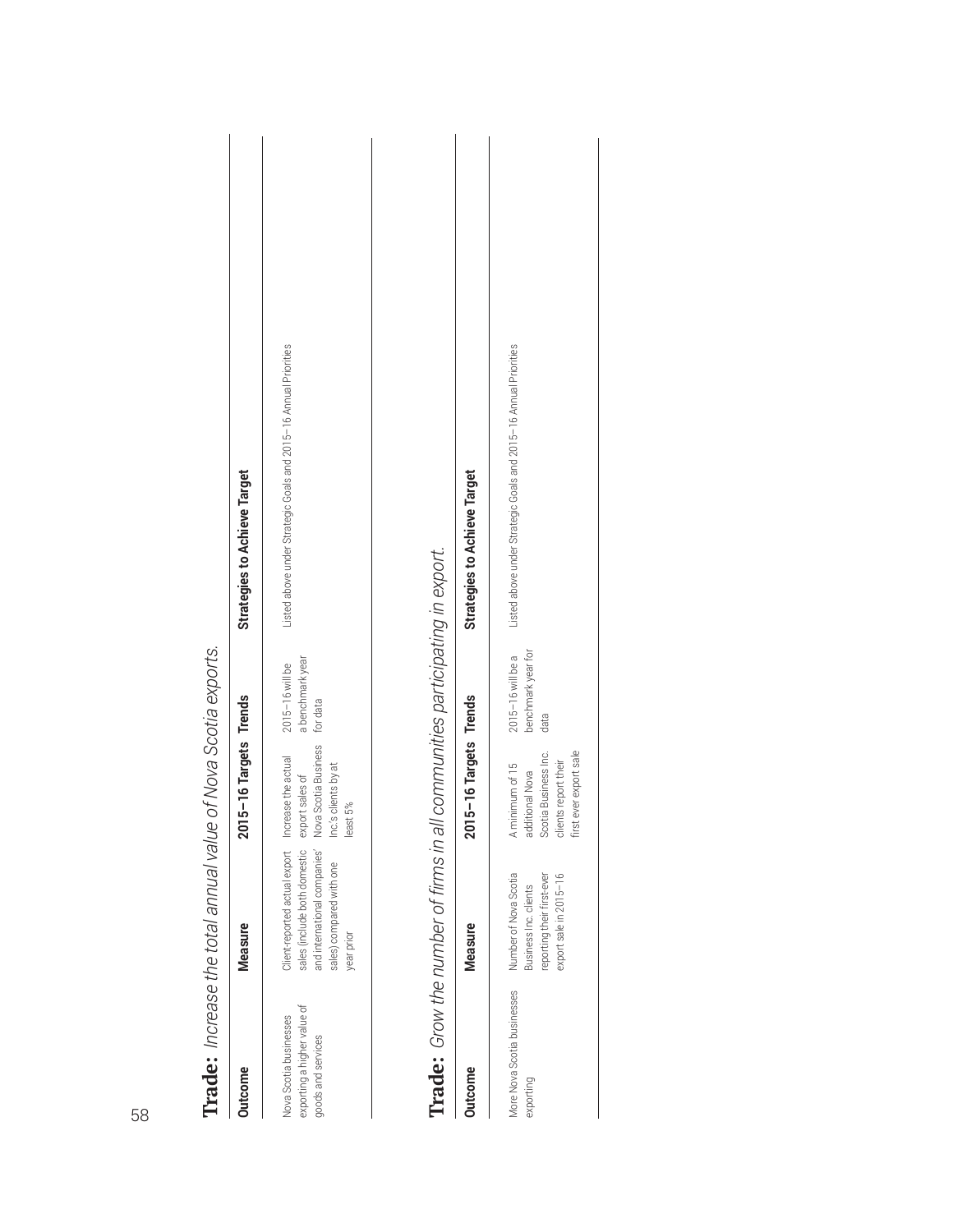| companies in order to grow and expand businesses in the province.                    |                                                                                                                           |                                                                                                                                              |                                                 |                                                                  |
|--------------------------------------------------------------------------------------|---------------------------------------------------------------------------------------------------------------------------|----------------------------------------------------------------------------------------------------------------------------------------------|-------------------------------------------------|------------------------------------------------------------------|
| Outcome                                                                              | Measure                                                                                                                   | 2015-16 Targets Trends                                                                                                                       |                                                 | <b>Strategies to Achieve Target</b>                              |
| Increase in the actual payroll<br>reported from Nova Scotia<br>Business Inc. clients | Actual payroll in 2015-16<br>generated by Nova Scotia<br>Business Inc. clients                                            | Increase the actual<br>clients in 2015-16<br>payroll generated<br>by Nova Scotia<br>Business Inc.'s<br>at least 10%<br>$\gtrsim$             | benchmark year for<br>2015-16 will be a<br>data | Listed above under Strategic Goals and 2015-16 Annual Priorities |
| Increase in the value of capital<br>investment in Nova Scotia                        | Amount of leveraged capital<br>investment in Nova Scotia<br>by CRP clients                                                | investment by Capital<br>clients by a minimum<br>Increase the amount<br>of leveraged capital<br>Rebate Program<br>of 4.25%                   | benchmark year for<br>2015-16 will be a<br>data | Listed above under Strategic Goals and 2015-16 Annual Priorities |
| Increase in the value of capital<br>investment in Nova Scotia                        | by Nova Scotia Business Inc.<br>investment in Nova Scotia<br>clients not participating in<br>Amount of capital<br>the CRP | of capital investment<br>Program clients by at<br>Increase the amount<br>by Nova Scotia<br>Business Inc.'s non<br>Capital Rebate<br>least 5% | benchmark year for<br>2015-16 will be a<br>data | Listed above under Strategic Goals and 2015-16 Annual Priorities |
|                                                                                      |                                                                                                                           |                                                                                                                                              |                                                 |                                                                  |

Investment/Payroll: Secure increased investment and payroll expenditures from domestic, national, and international  *Secure increased investment and payroll expenditures from domestic, national, and international*  **Investment/Payroll:**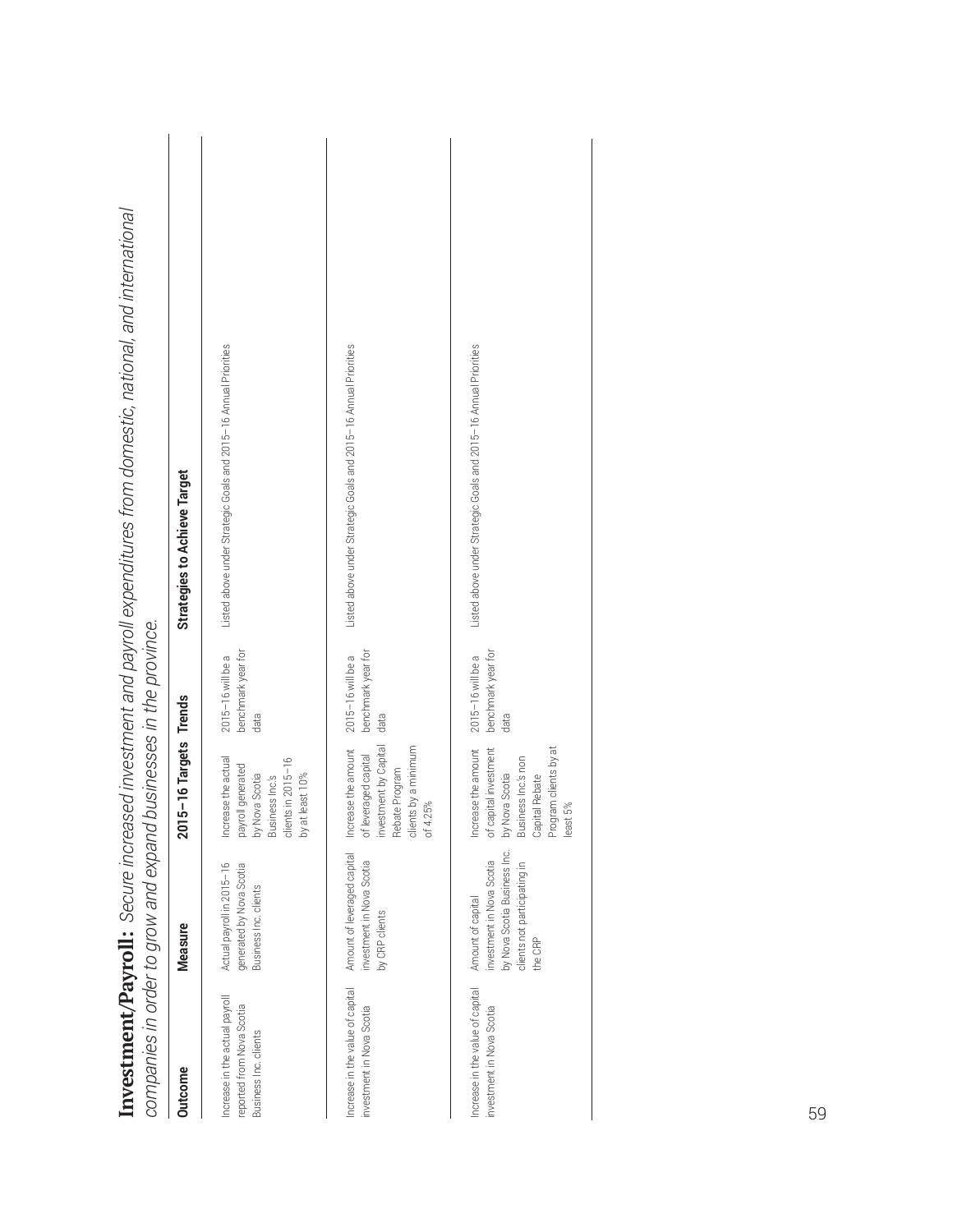| in which to invest, work, and do business.                                                                                       |                                                                                              |                                                                                                                        |                                                 |                                                                  |
|----------------------------------------------------------------------------------------------------------------------------------|----------------------------------------------------------------------------------------------|------------------------------------------------------------------------------------------------------------------------|-------------------------------------------------|------------------------------------------------------------------|
| Outcome                                                                                                                          | <b>Measure</b>                                                                               | 2015-16 Targets                                                                                                        | <b>Trends</b>                                   | <b>Strategies to Achieve Target</b>                              |
| to invest, work, and do business<br>jurisdiction of choice in which<br>Greater recognition of Nova<br>Scotia as an international | Generate positive earned<br>media                                                            | positive earned<br>5% increase in<br>media                                                                             | a benchmark year<br>2015-16 will be<br>for data | Listed above under Strategic Goals and 2015-16 Annual Priorities |
| to invest, work, and do business<br>jurisdiction of choice in which<br>Greater recognition of Nova<br>Scotia as an international | Increase in the number of<br>Nova Scotia Business Inc.<br>new engaged visitors to<br>website | Nova Scotia Business<br>engaged visitors to<br>the number of new,<br>5% increase in<br>Inc. website                    | benchmark year for<br>2015-16 will be a<br>data | Listed above under Strategic Goals and 2015-16 Annual Priorities |
| Nova Scotia as a location to<br>More companies choosing<br>establish a business                                                  | Number of Nova Scotia<br>Business Inc.'s FDI<br>transactions                                 | Scotia Business Inc.'s<br>FDI transactions by a<br>minimum of 10%<br>number of Nova<br>Increase in the                 | benchmark year for<br>2015-16 will be a<br>data | Listed above under Strategic Goals and 2015-16 Annual Priorities |
| Increase in the value of capital<br>investment in Nova Scotia                                                                    | investment in Nova Scotia<br>by Nova Scotia Business<br>Amount of capital<br>Inc. clients    | of capital investment<br>clients by at least 5%<br>Increase the amount<br>by Nova Scotia<br>Business Inc.'s            | benchmark year for<br>2015-16 will be a<br>data | Listed above under Strategic Goals and 2015-16 Annual Priorities |
| Increase in the actual payroll<br>reported from Nova Scotia<br>Business Inc. clients                                             | Actual payroll in 2015-16<br>generated by Nova Scotia<br>Business Inc. clients               | Increase the actual<br>clients in 2015-16<br>by at least 10%<br>payroll generated<br>by Nova Scotia<br>Business Inc.'s | benchmark year for<br>2015-16 will be a<br>data | Listed above under Strategic Goals and 2015-16 Annual Priorities |

**Awareness and Perception of Nova Scotia:** *Establish Nova Scotia as an international jurisdiction of choice*  ے اپنا بنام مازمین میں ملا مازمان<br>ماز بنام مازمین  $\frac{1}{2}$ Š Eatablich No  $\ddot{\ddot{\tau}}$ c  $\sim$ f NI $\sim$ '' È H

∢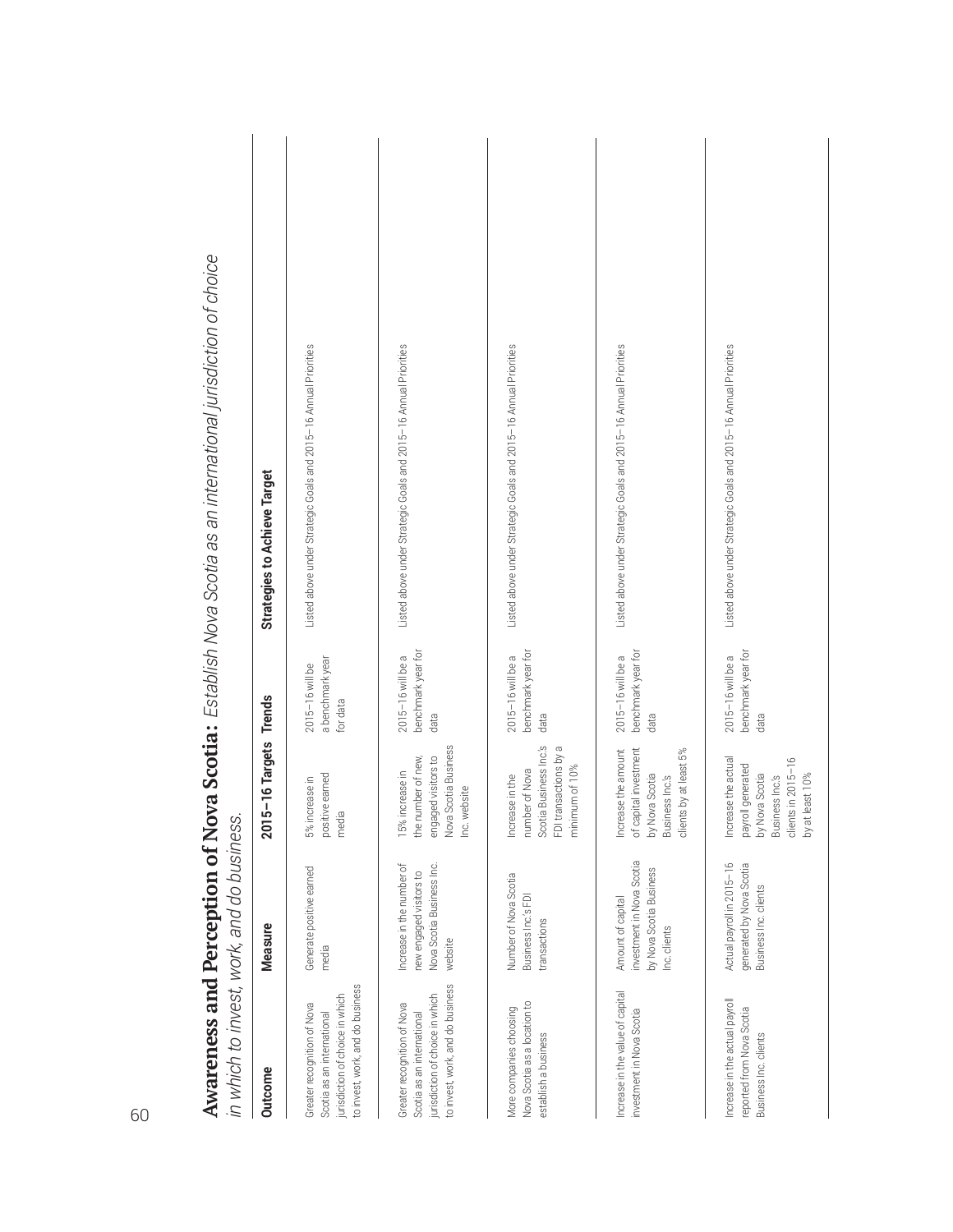|                                                                             |                                                                                                          |                                                                                                                  |                                                                                              | Nova Scotia's Business Climate: Strengthen Nova Scotia's business climate confidence and export culture. |
|-----------------------------------------------------------------------------|----------------------------------------------------------------------------------------------------------|------------------------------------------------------------------------------------------------------------------|----------------------------------------------------------------------------------------------|----------------------------------------------------------------------------------------------------------|
| Jutcome                                                                     | Measure                                                                                                  | :015-16 Targets Trends                                                                                           |                                                                                              | <b>Strategies to Achieve Target</b>                                                                      |
| mprovement in rating of Nova<br>Scotia's business climate                   | Scotia Business Inc. clients<br>climate index among Nova<br>Improvement in business                      | Achieve an upward<br>rend in the business<br>Business Inc. clients<br>among Nova Scotia<br>climate index         | index to be developed<br>benchmark year for<br>2015-16 will be a<br>Business climate<br>data | Listed above under Strategic Goals and 2015-16 Annual Priorities                                         |
| Scotia Business Inc. across the<br>norease in the reach of Nova<br>province | Increase in the number of<br>Nova Scotia Business Inc.<br>businesses working with<br>across the province | lova Scotia Business 2015-16 will be a<br>JUSINESSES across<br>nc. working with<br>wer 900 unique<br>he province | benchmark year for<br>data                                                                   | Listed above under Strategic Goals and 2015-16 Annual Priorities                                         |

| i                                                                                          |
|--------------------------------------------------------------------------------------------|
|                                                                                            |
| <b>is Climate:</b> Strengthen Nova Scotia's business climate confidence and export culture |
| ί                                                                                          |
|                                                                                            |
|                                                                                            |
| <b>ISPULSI</b>                                                                             |
| l                                                                                          |
|                                                                                            |
|                                                                                            |
|                                                                                            |
|                                                                                            |
|                                                                                            |
| ı                                                                                          |
|                                                                                            |
|                                                                                            |
|                                                                                            |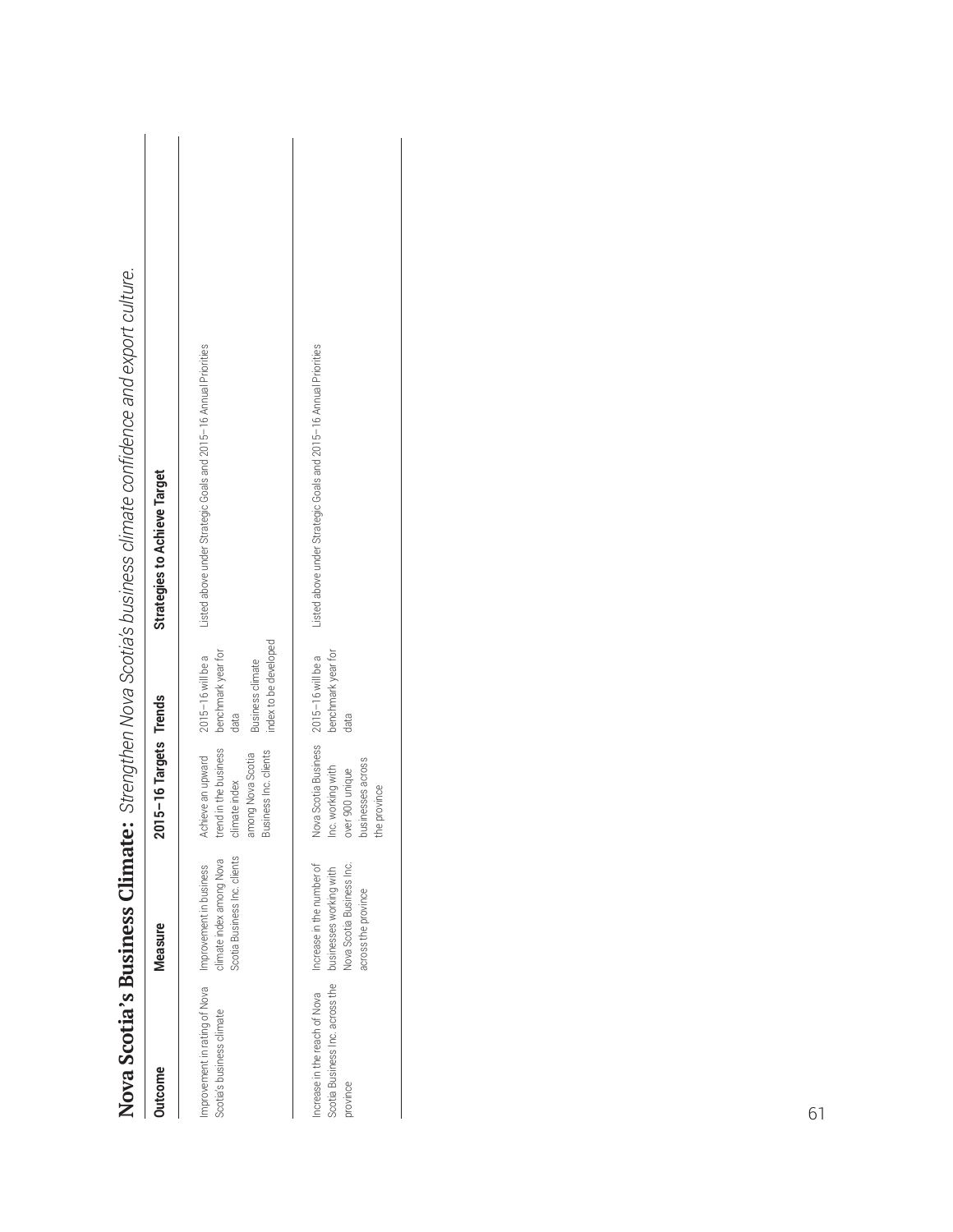### **Conversion Rates**

As an indicator of organizational effectiveness, we will continue to track and evaluate how Nova Scotia Business Inc. activity leads to results. Nova Scotia Business Inc. will complete a conversion rate analysis through collecting and examining data from 2015–2016 client interactions, as illustrated below.

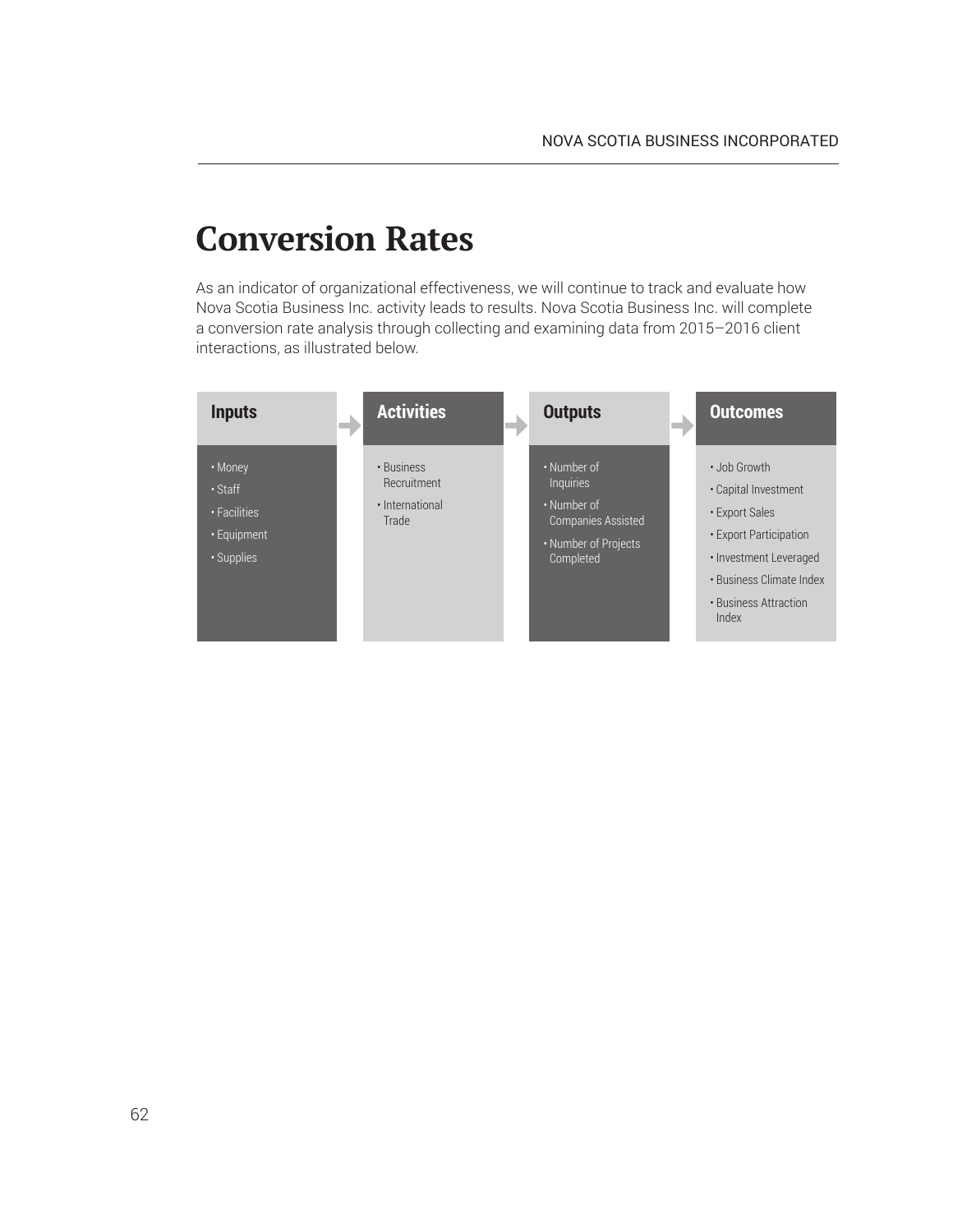### **Benchmarking**

The following will be benchmarked in 2015–2016 to measure outcomes-based results:

#### **Investment Attraction – Activity to Results**



**Trade – Activity to Results**

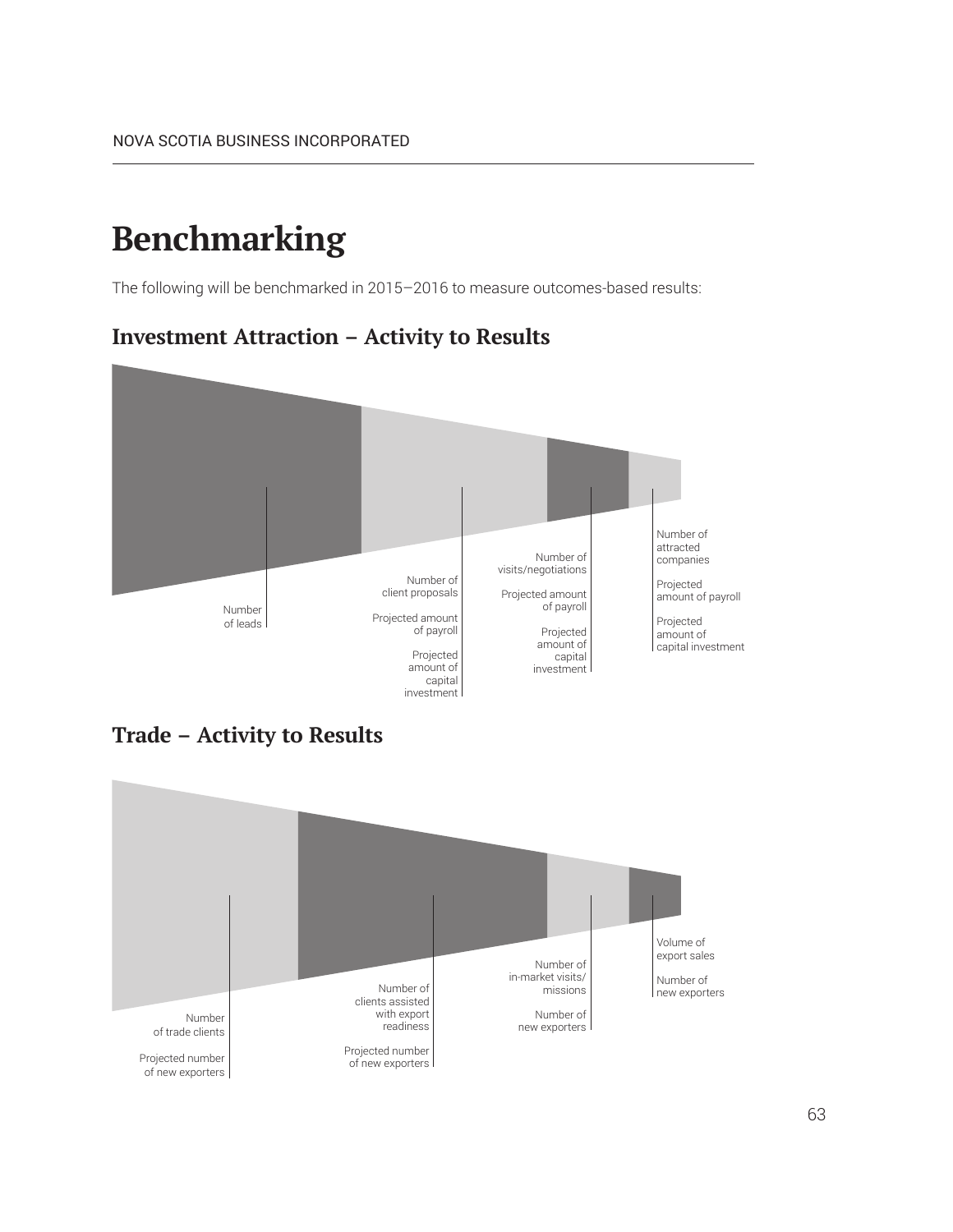# **Appendix 1**

### **Strategic Investment Funds Pursuant to NSBI Regulations Policies and Guidelines/Procedures, NSBI 2015–2016 Business Plan**

|                             | <b>Payroll Rebate</b>                                                                                                                                                                                                                                                                                                                                                                                                  |
|-----------------------------|------------------------------------------------------------------------------------------------------------------------------------------------------------------------------------------------------------------------------------------------------------------------------------------------------------------------------------------------------------------------------------------------------------------------|
|                             | The Payroll Rebate is a discretionary, non-entitlement tool intended to promote targeted payroll generation<br>and maintenance or creation of employment.                                                                                                                                                                                                                                                              |
| Overview                    | This financial incentive may be used when it can be shown that an applicant's project generates an<br>economic benefit to the province, which may include export development, investment in the province,<br>or improved competitiveness of existing businesses, in one or more of the province's<br>key economic sectors.                                                                                             |
| Amount                      | Rebates will be equivalent to between 5% and 10% of the applicant's gross payroll, depending on the<br>applicant's strategic location or business sector and the economic benefit generated to the province.<br>Additional rebate may be considered where the applicant is hiring individuals with specific skills or<br>experience or are new members of the Nova Scotia workforce, or is increasing export activity. |
|                             | All other Nova Scotia provincial government assistance with respect to the project must be disclosed<br>and may influence the rebate amount.                                                                                                                                                                                                                                                                           |
|                             | The applicant's business must be considered eligible according to NSBI's operating regulations.                                                                                                                                                                                                                                                                                                                        |
|                             | Applications for assistance must be project-based. Projects are expected to create or maintain<br>sustainable long-term employment. Cyclical peaks in employment will not be considered for assistance.                                                                                                                                                                                                                |
|                             | By undertaking projects to improve their competitiveness or increase activity in export markets through<br>either productivity improvements or investments in product development, companies may be eligible for<br>a payroll rebate to maintain operations and payroll.                                                                                                                                               |
| Eligibility                 | Eligibility requires that all projects should result in the maintenance or creation of at least 20 jobs (FTEs)<br>in Nova Scotia. Projects creating or retaining fewer than 20 FTEs will be considered when there is high<br>strategic value or strong economic benefit.                                                                                                                                               |
|                             | Companies that have previously received assistance under the program will not be eligible for additional<br>assistance unless the project is either incremental to the peak FTE level attained by the company under the<br>previously provided assistance or it encourages private investment and contributes to sector development.                                                                                   |
|                             | Projects that are considered to be competitively harmful to existing Nova Scotia business will not be<br>considered.                                                                                                                                                                                                                                                                                                   |
|                             | The Applicant will collect and remit employee payroll taxes in accordance with the Income Tax Act (Canada).                                                                                                                                                                                                                                                                                                            |
|                             | Historical and/or projected financial statements of the company and any additional financial information<br>that may be required by NSBI to assess the financial viability of the company.                                                                                                                                                                                                                             |
| Application<br>Requirements | Acceptable reports providing information with respect to the company's ownership, management, products,<br>$\bullet$<br>markets, and suppliers sufficient for NSBI to complete an evaluation of the company's operating risk.                                                                                                                                                                                          |
|                             | Project plan, which may include project timelines, budgets, and anticipated impacts of the project on<br>the company's competitiveness.                                                                                                                                                                                                                                                                                |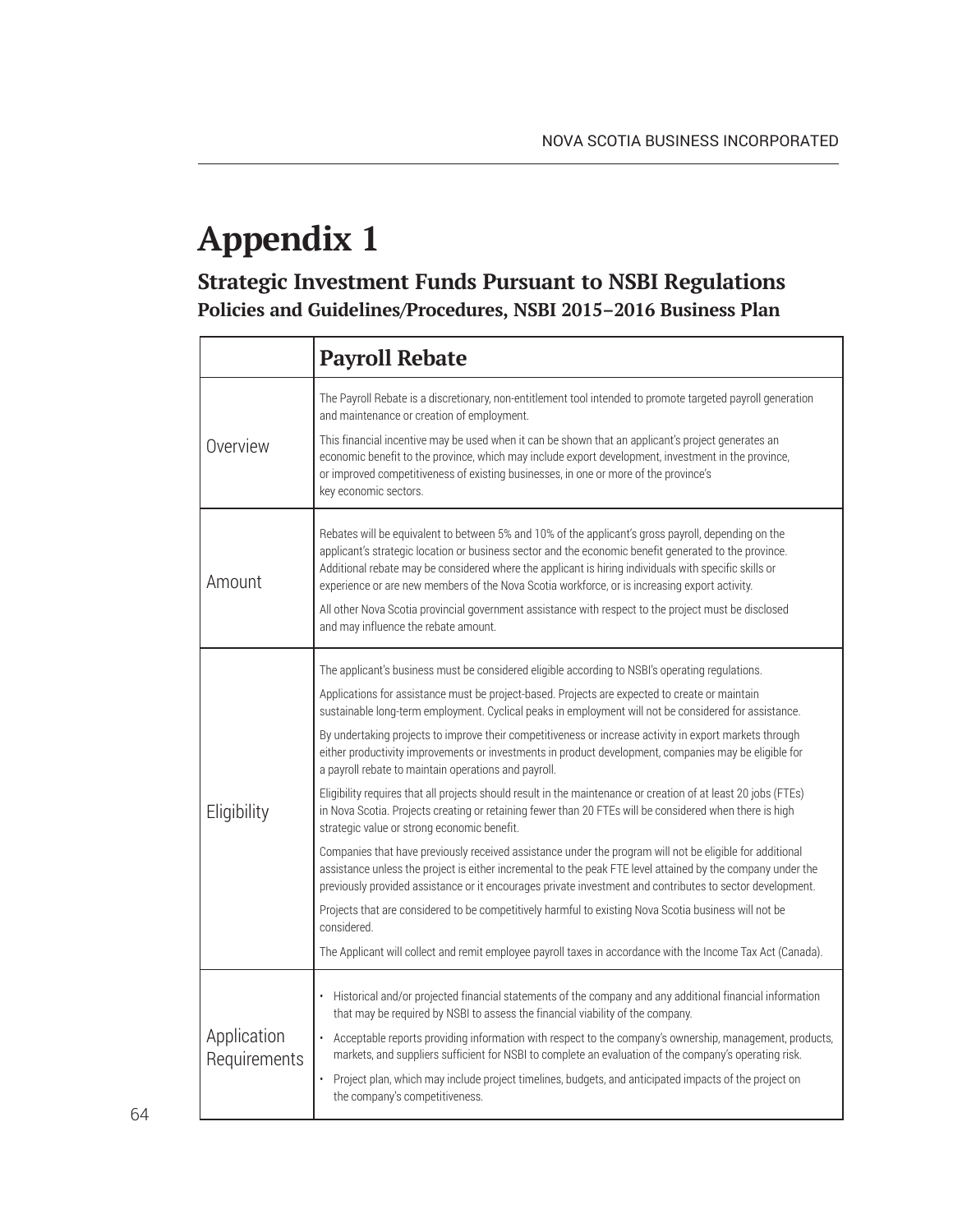|                           | <b>Payroll Rebate</b>                                                                                                                                                                                                                                                                                                                                                                                                                                                                                                                                                                                                                                                                                                                                                                                                                                                                                                                                                                                                                                                                                                                                                                                                                                 |
|---------------------------|-------------------------------------------------------------------------------------------------------------------------------------------------------------------------------------------------------------------------------------------------------------------------------------------------------------------------------------------------------------------------------------------------------------------------------------------------------------------------------------------------------------------------------------------------------------------------------------------------------------------------------------------------------------------------------------------------------------------------------------------------------------------------------------------------------------------------------------------------------------------------------------------------------------------------------------------------------------------------------------------------------------------------------------------------------------------------------------------------------------------------------------------------------------------------------------------------------------------------------------------------------|
| Criteria                  | The company and the project must have reasonable prospects (business plan) for continued growth<br>and success. The company should be profitable, with a proven track record. In addition, the project<br>should be mainly export oriented and/or be in a strategic economic sector.<br>The company must also demonstrate<br>strong management (corporate and local)<br>compliance with Environment Act, Occupational Health and Safety and Labour Standards Code<br>$\bullet$<br>(if already established in Nova Scotia)<br>economic benefit to the province (e.g., estimated number of jobs created/retained, linkages with other<br>sectors, improved competitiveness, non-competition with Nova Scotia industries, import substitution)<br>an acceptable credit history                                                                                                                                                                                                                                                                                                                                                                                                                                                                           |
| Performance<br>Conditions | Assistance is contingent on specific targets the company must achieve, which will typically be the<br>creation or maintenance of $(x)$ jobs by (date) with an average annual salary/wage of $\hat{S}$ (amount).<br>These targets are expected to still be in place at the end of the rebate period.<br>Companies may be required to achieve additional targets with respect to project completion,<br>including investment or export targets.<br>The applicant must provide an annual report, which will typically be an auditor's report, certifying that the<br>employment, wage, and other targets have been achieved. The report must contain the following information:<br>Incremental and/or maintained gross wage or payroll bill (including benefits) and the<br>$\bullet$<br>number of incremental and/or maintained employees and hours worked according to<br>the company's records on each anniversary date from the project commencement;<br>• Gross wage or payroll bill (including benefits) and the total number of employees of<br>the company on each anniversary date from the project commencement;<br>Incremental and/or maintained employees province of residence; and<br>• Applicable export, investment and project details. |
| Payment<br>Terms          | Rebates will be paid following provision by the company of all information required by NSBI to<br>verify compliance with the terms and conditions of the payroll rebate agreement.<br>In most cases, rebates will be paid annually on each anniversary from the project commencement.<br>Payment terms generally average five years.                                                                                                                                                                                                                                                                                                                                                                                                                                                                                                                                                                                                                                                                                                                                                                                                                                                                                                                  |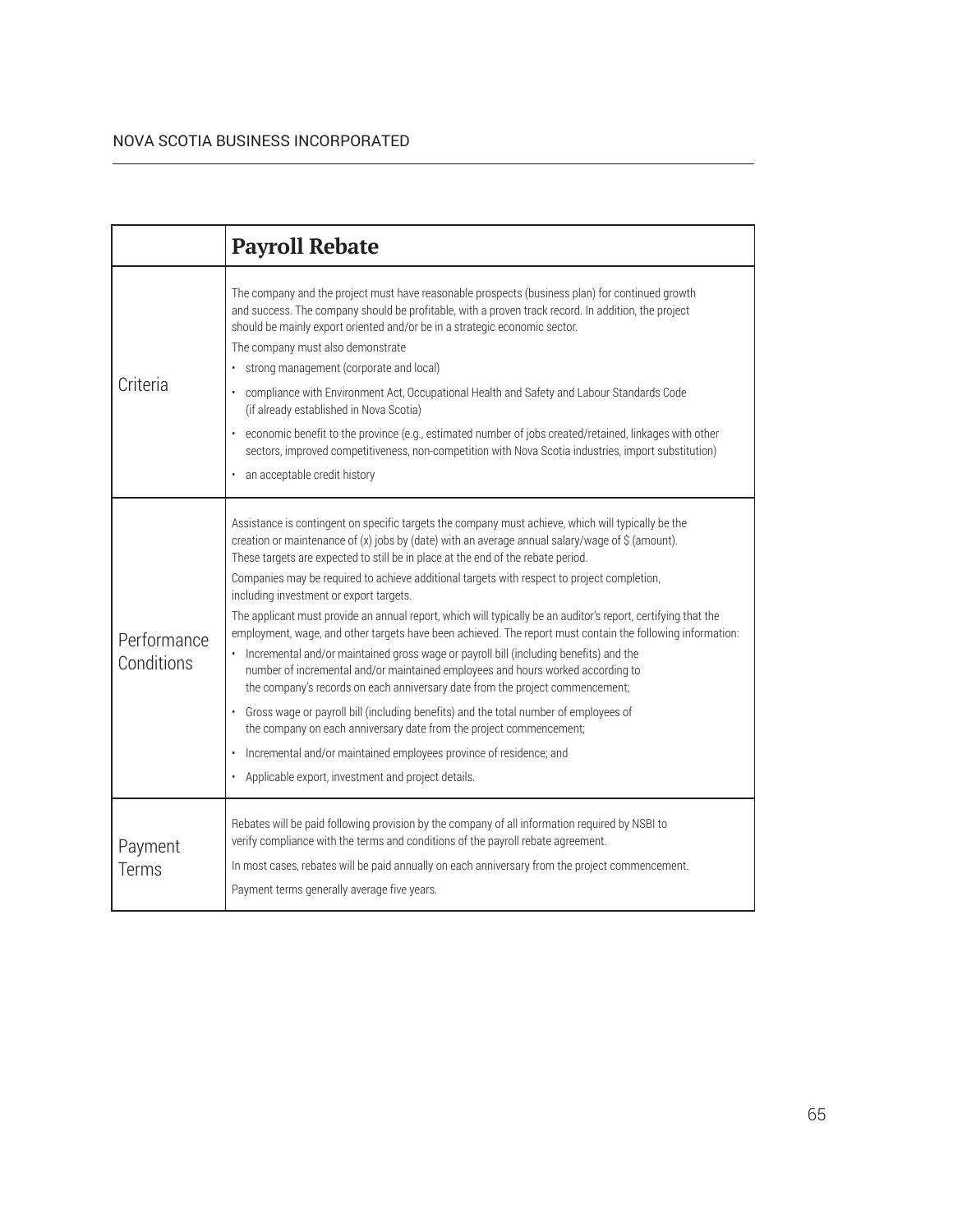|                             | <b>Management Development and Support</b>                                                                                                                                                                                                                                                                                                                                                                                                                                                                                                                                                                                                                                                                                                                                                                                                                                                                                                                                                                                                                                                                                                                            |
|-----------------------------|----------------------------------------------------------------------------------------------------------------------------------------------------------------------------------------------------------------------------------------------------------------------------------------------------------------------------------------------------------------------------------------------------------------------------------------------------------------------------------------------------------------------------------------------------------------------------------------------------------------------------------------------------------------------------------------------------------------------------------------------------------------------------------------------------------------------------------------------------------------------------------------------------------------------------------------------------------------------------------------------------------------------------------------------------------------------------------------------------------------------------------------------------------------------|
| Overview                    | Management Development and Support is a discretionary, non-entitlement tool intended to assist<br>Nova Scotia small and medium-sized businesses in addressing deficiencies in management capabilities,<br>especially with respect to financial and operations management.<br>Many small and medium-sized businesses have deficiencies in management and management information<br>systems. This may include a lack of skills on the part of an owner-operator, lack of internal financial or<br>operational expertise, or poor information systems. These issues can pose serious threats to growing<br>companies and may prevent otherwise sustainable companies from accessing conventional forms of<br>financing.<br>The program is anticipated to have the following benefits:<br>Decrease NSBI loan write-off rates by addressing management deficiencies of lending clients.<br>Improve the ability of Nova Scotia SME's to attract conventional financing and reduce the need for<br>government capital sources.<br>Improve the success rate of growing companies by providing critical support in the area of financial<br>management before problems arise. |
| Eligibility                 | The applicant's business must be considered eligible according to NSBI's operating regulations.<br>The company must be a lending or facilitation client of NSBI Business financing.                                                                                                                                                                                                                                                                                                                                                                                                                                                                                                                                                                                                                                                                                                                                                                                                                                                                                                                                                                                  |
| Application<br>Requirements | Completion of an application form.<br>Historical and/or projected financial statements of the company and any additional financial information<br>that may be required by NSBI to assess the financial viability of the company.<br>Acceptable reports providing information with respect to the company's ownership, management, products,<br>markets, and suppliers sufficient for NSBI to complete an evaluation of the company's operating risk.<br>Project plan, which may include project timelines, budgets, and anticipated impacts of the project on the<br>company's competitiveness.                                                                                                                                                                                                                                                                                                                                                                                                                                                                                                                                                                      |
| Criteria                    | The company must have reasonable prospects (business plan) for continued growth and success.<br>Qualified expenditures will include<br>support for owner/operators in the area financial and operations management<br>funding for external consultation or support beyond that normally provided by<br>external accounting professionals<br>cost share for investment in upgrading internal information systems<br>cost to establish a board, advisory board, or mentor support<br>٠<br>The program is intended to supplement assistance available through existing provincial or<br>federal programs. The company may be directed to access other funding sources if applicable.<br>The company must demonstrate compliance with the Income Tax Act (Canada), Environment Act,<br>Occupational Health and Safety and Labour Standards Code.                                                                                                                                                                                                                                                                                                                         |
| Payment<br>Terms            | NSBI will provide assistance to offset qualified expenditures, with assistance disbursed directly to<br>service or product providers.                                                                                                                                                                                                                                                                                                                                                                                                                                                                                                                                                                                                                                                                                                                                                                                                                                                                                                                                                                                                                                |